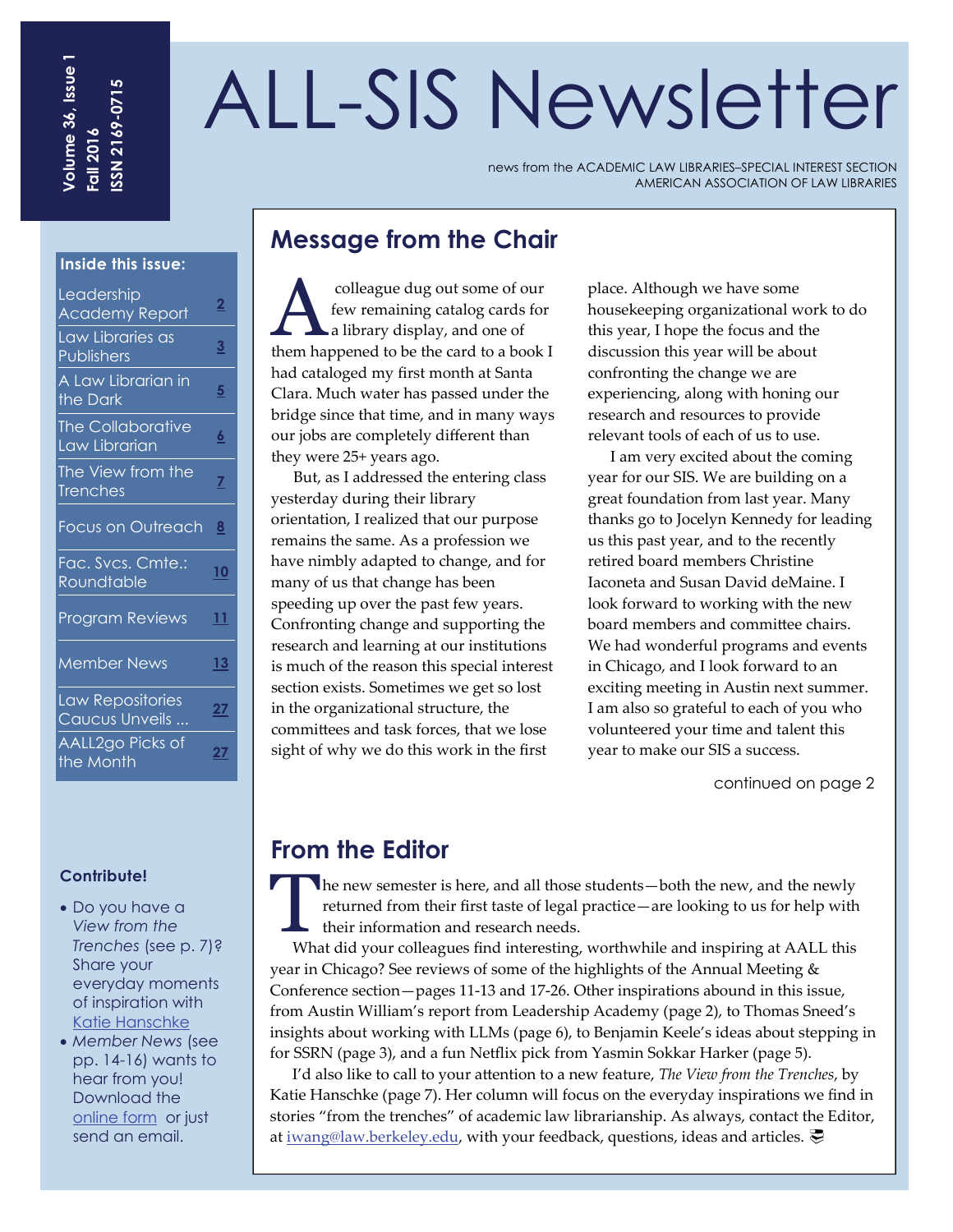## <span id="page-1-0"></span>continued from page 1

We have a new webmaster this year. A big thank you to Creighton Miller for the website's current redesign and his years of maintaining it. I have been a very heavy user of the ALL‐SIS web pages the past three years, and I appreciate the organization and resources of the site. So, let's now offer a warm welcome to **Ellen [Augustiniak](mailto:eaugustiniak@law.uci.edu)**, who has my gratitude for assuming the mantle of this important role.

And speaking of new, our Program Committee, chaired by [Michelle](mailto:mbotek@indiana.edu) Trumbo, is preparing to submit ideas for the Austin programs. Please contact her, or any of the committee members, if you want to see specific programming at AALL next year. But, let's not think that all we will do this year is plan for a few days during the annual meeting. With the success of our virtual business meeting in June, we are poised to keep

**Message from the Chair the chair the learning and dialog happening throughout the** year. Kate [McLeod](mailto:kmcleod4@elon.edu), and the Continuing Education Committee would like to hear your ideas for programs that can be offered throughout the year.

> Also on our busy schedule is the continuing work by our Strategic Planning Committee, the Task Force on Best Practices for the 21st Century Law Library, and the Bluebook Committee. Each should be presenting the fruits of their work this year.

> Finally, I invite all of you to give some thought to you want from our SIS. Are we providing the tools, forums, and educational opportunities that you need to succeed in your job? Please let me know what we are doing well, what we can be doing better, and what we should be doing. Together we can make this an amazing year. All the best,

Prano 、

## **Leadership Academy Report: Eliminating Fuzzy Words**

**Austin Martin Williams, North Carolina Central University School of Law** 

Recipients of the ALL-SIS Leadership Academy Grant have the opportunity to reflect on their experiences in an article for the Newsletter. Austin's piece is the second installment from the 2016 grant-winners—look for a contribution from the other recipient in an upcoming issue. For more information on ALL-SIS grants for AALL institutes and events like Leadership Academy, see htt[p://](http://www.aallnet.org/sections/all/awards.aspx) *[www.aallnet.org/sections/all/awards.aspx.](http://www.aallnet.org/sections/all/awards.aspx) —Ed.*

was honored this past year to receive the ALL-SIS Grant to attend the 2016 AALL Leadership Academy in Oak Brook, Illinois. Gail Johnson and Pam Parr from Face to Face Communications and Training served as the instructors, and the McDonald's Campus provided the setting for two days of exploring leadership concepts, communication styles, values, and ethics.

As in previous years, the Leadership Academy brought together fellows from a variety of libraries, including academic, law firm, court, government, and county. The fellows included public, technical, and access services librarians, as well as library administrators. The range of backgrounds and experiences brought by the fellows enabled the speakers and fellows to analyze leadership concepts and principles from multiple viewpoints. While I could write several pages on the benefits of attending the

Leadership Academy, I instead will use the space I have to discuss briefly two related concepts that I learned and have strived to put into practice in my law library.

Prior to attending the Leadership Academy, the fellows were asked to enlist three people to fill out a communication assessment about them. Based on the responses, participants were then provided with a formula to determine which of the four communication styles they exhibited: Expressive, Analytical, Driver, or Amiable.

Pam and Gail explained that by identifying your communication style, you can recognize how you are perceived by your colleagues. Furthermore, identifying the communication styles of your colleagues can help you determine the best methods for communicating with them. Understanding these styles is the first step to becoming an effective communicator.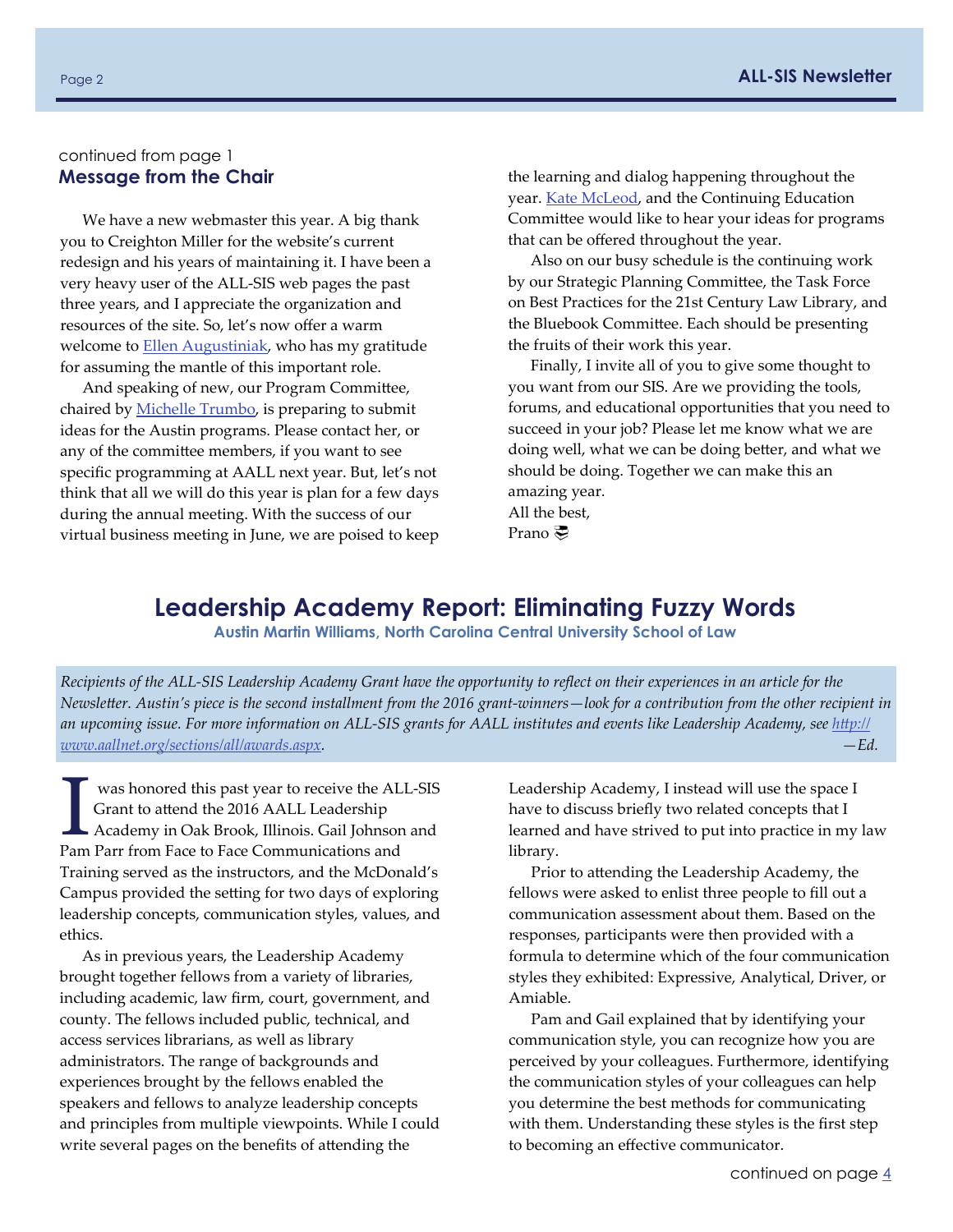## **Law Libraries as Publishers Distinguishing Versions**

#### **Benjamin J. Keele, Indiana University Robert H. McKinney School of Law**

<span id="page-2-0"></span>E lsevier's acquisition of SSRN has made me think more about how law libraries can, if needed, better serve in SSRN's role. SSRN provides a convenient place to post open access copies of articles, formally published (what we usually call articles) or not (drafts, working papers, preprints, and the like).

Institutional repositories already provide open access and collect download counts for formally published articles, so expanding those services to drafts seems possible. I want to focus on how law libraries can handle multiple versions of a single work.

Many researchers post draft papers that will

eventually be published in a journal. For example, I have made three versions of a paper I wrote available online: a draft I presented at a conference, a revised draft I submitted to a journal, and the formally published article. How can we address the confusion readers may experience when they find two or three papers with the same title and author, but different content and appearance? Three options occur to me.

First, I could replace all drafts with later versions as they are completed or published. This is the option SSRN uses. When I submitted a new draft as a revision on SSRN, the earlier version was eliminated. An advantage of this approach is that there is only a single, current draft circulating at any one time. On the other hand, anyone who had downloaded the earlier version now has a copy that does not reflect any revisions, and no notification if or when I post a new version. What if a reader found my first draft and wanted to cite or quote a specific portion, but then my second draft or published version rewrote that portion? The reader is now in the uncomfortable position of citing a work that is no longer publicly accessible. (Perhaps this risk is why some authors put notices asking readers not to cite draft versions.)1

While my draft paper on SSRN may not be published in the sense of having been accepted by a reputable scholarly journal, it is published in the sense that the general public can access it. Once I have made my work public, I am reluctant to remove it, so replacing drafts with later drafts or published versions is not my favored option.

Second, I could treat each version as a separate item, each with its own citation and URL. A paper posted as a working paper and then published in the *University of Chicago Law Review* is a good example. William Hubbard's "A Fresh Look at Plausibility Pleading" was first issued as Coase‐Sandor Working

[T]hink more about how law libraries can, if needed, better serve in SSRN's role.

Paper Series in Law and Economics No. 663 (htt[p://chicagounbound.uchicago.edu/](http://chicagounbound.uchicago.edu/law_and_economics/743/) [law\\_and\\_economics/743/](http://chicagounbound.uchicago.edu/law_and_economics/743/)). Then it was formally published at 83 U. CHI. L. Rev. 693 (htt[p://chicagounbound.uchicago.edu/uclrev/](http://chicagounbound.uchicago.edu/uclrev/vol83/iss2/3/) [vol83/iss2/3/](http://chicagounbound.uchicago.edu/uclrev/vol83/iss2/3/)). Aside from having the same title and author, there is no indication that the works are related to each other. Without carefully comparing each version, a reader

cannot tell how different they are from each other. Perhaps this is not a serious problem; if both versions are both very similar, finding one may be as good as another. A Google Scholar search for the paper title or author would also readily find both versions.

Nonetheless, the reader has no ready way of knowing if both versions are alike or if one is superior. For the author, having two versions makes collecting complete metrics a bit more work. In the case of my paper, the first draft had some substantive changes, which resulted in the second draft, while the published version has virtually the same content as the second draft. If each draft had its own online record, it would difficult for me to indicate the relationships between the versions.

Third, and my favored solution, is to collect multiple files under one record, and label each file. This

<sup>1</sup>*See* Lee Anne Fennell, *Do Not Cite or Circulate*, 18 GREEN BAG 2D 151, 155 (2015), [http://www.greenbag.org/v18n2/](http://www.greenbag.org/v18n2/v18n2_articles_fennell.pdf) v18n2 articles fennell.pdf.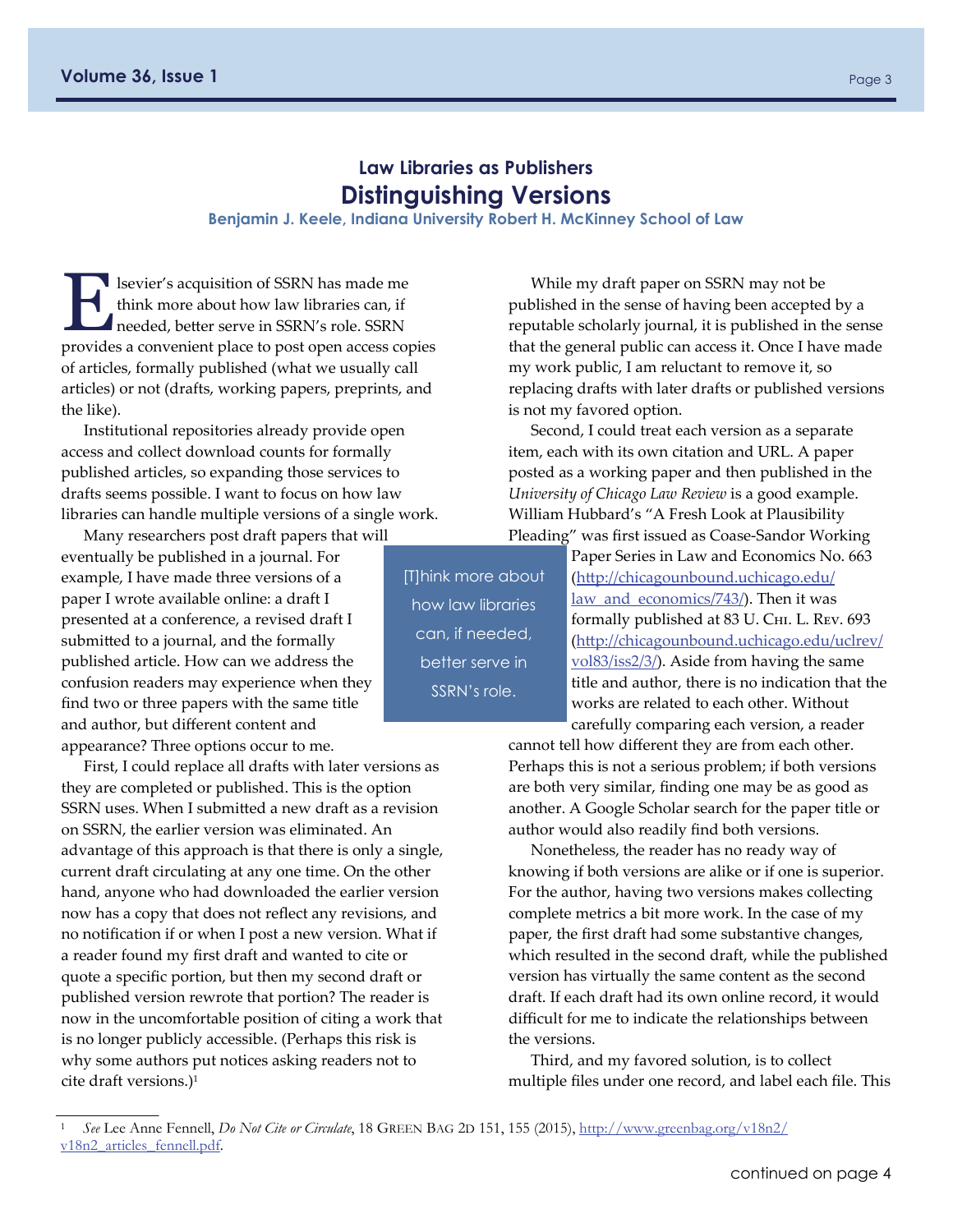#### <span id="page-3-0"></span>continued from page 3 **Law Libraries as Publishers—Distinguishing Versions**

is what I did in my school's repository (htt[ps://](https://scholarworks.iupui.edu/handle/1805/5414) [scholarworks.iupui.edu/handle/1805/5414\)](https://scholarworks.iupui.edu/handle/1805/5414). The single record and stable URL have all three versions connected to it, letting the reader access whichever they want. I described each file in the metadata—paper prepared for conference, manuscript submitted to journal, and version of record. The repository keeps separate download counts for each file and gives me a total. I also put a version indication in each PDF in the first footnote or as a header. In the future I will indicate versions more prominently, like this author's manuscript of a medical article: htt[ps://](https://scholarworks.iupui.edu/bitstream/handle/1805/10495/nihms-133600.pdf?sequence=1&isAllowed=y) [scholarworks.iupui.edu/bitstream/handle/1805/10495/](https://scholarworks.iupui.edu/bitstream/handle/1805/10495/nihms-133600.pdf?sequence=1&isAllowed=y) nihms‐[133600.pdf?sequence=1&isAllowed=y](https://scholarworks.iupui.edu/bitstream/handle/1805/10495/nihms-133600.pdf?sequence=1&isAllowed=y).



The science journal *F1000Research*, as part of its open peer review process, is even clearer about distinguishing versions. Each paper has a single record, but each draft is labeled and has its own persistent URL (htt[p://f1000research.com/articles/5](http://f1000research.com/articles/5-1479/v2)‐1479/v2). Also, the latest draft summarizes changes from the earlier draft. I imagine this is largely to show that peer reviewers' comments are addressed, but it is also useful for readers.

All of this is to show that law libraries have options when posting both draft and published versions of a single work. The same options can be used if an author wants to publish a revised or updated version of a work.

I welcome your comments and questions on law library publishing at **[bkeele@iu.edu](mailto:bkeele@iu.edu)**.

#### continued from page [2](#page-1-0) **Leadership Academy Report—Eliminating Fuzzy Words**

Regardless of one's communication style, Gail and Pam asserted that a leader must be able to communicate clearly and directly. They noted that a major cause of miscommunication is a lack of clarity. Often this happens when we assume others know what we are talking about or know what is expected. Pam and Gail described ambiguity, or "fuzzy words," as major causes of miscommunication. Fuzzy words, such as "ASAP" and "shortly," are open to interpretation, which leads to confusion.

Of the four communication styles, I was identified as amiable. People with an amiable communication style generally are viewed as warm, supportive, and relaxed. While these are admirable traits for a leader, I believe they also caused me to employ fuzzy words. Pam and Gail emphasized that people with an amiable communication style have to be direct. Instead of being direct and saying what I really meant, I was using ambiguous phrases. For example, instead of telling staff members on Monday that I need a project completed by Friday at noon, I would tell them I needed it "by the end of the week," or "later in the week." Both of those phrases are open to interpretation, whereas Friday at noon is unambiguous—especially if I attach a specific calendar date to it.

Since attending the Leadership Academy, I am more mindful of situations where I tended to use ambiguous language. Sometimes now I find myself analyzing my words during a conversation to determine if I am being as clear and direct as possible. While I always reviewed emails before clicking send, I now make a conscious effort to look for ambiguous language during my review. Needless to say, I cannot overstate the Leadership Academy's impact on my communication with colleagues, family, and friends.

If you have never attended the Leadership Academy, I encourage you to apply. You do not have to be a manager or aspiring manager to benefit from the experience. As Pam and Gail noted, leaders do not have to be managers. In fact, a strong library should have leaders throughout the organizational chart. So stay tuned for the next call for applications and stay away from fuzzy words.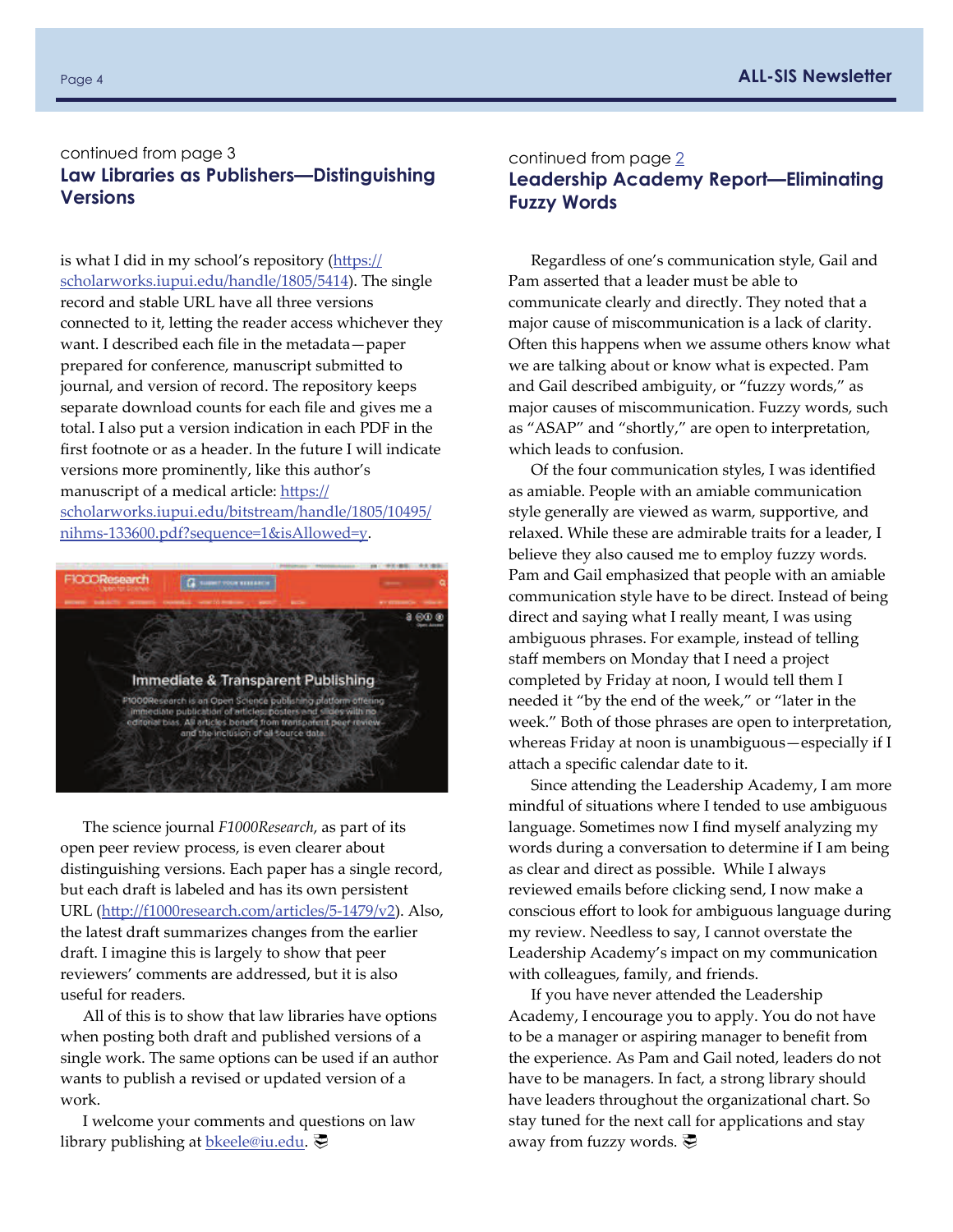<span id="page-4-0"></span>

**A Law Librarian in the Dark:**  *Daredevil*  **Yasmin Sokkar Harker, CUNY School of Law** 

Elcome to the new academic year! In this<br>issue, instead of a movie, I will be lookin<br>back at a recent TV series. Marvel's issue, instead of a movie, I will be looking back at a recent TV series. Marvel's *Daredevil* is one of a number of recent of Marvel Universe movies and series (including *Agents of S.H.I.E.L.D.*, *Agent Carter* and *Jessica Jones*). The first and second seasons of *Daredevil* were released on Netflix in 2015 and 2016.

Daredevil is a superhero vigilante who spends his nights battling organized crime. As he child, he was involved in an accident that blinded him, but also heightened his other senses. This gave him the ability to fight in the dark—an advantage when fighting criminals at night. As an adult, Daredevil dons a costume to stand up against the crime bosses that control Hell's Kitchen.

During the day, however, Daredevil is Matt Murdock—a lawyer! Both Murdock and his Columbia Law classmate "Foggy" Nelson have turned down high‐paying firm jobs to set up their own small practice. From a small, grungy office, Nelson and Murdock take on disadvantaged clients and try to balance their desire to do good in the world with their need to pay the rent. For the most part, they eschew money in order to follow their consciences. Foggy doesn't know about his law partner's nighttime activities.

The series begins with Nelson and Murdock starting their law practice. With a real estate broker, they tour a dingy office suite and wonder if they will be able to afford the rent. They bribe law enforcement officers to help them solicit clients. They argue about what kind of clients they should take. When asked by their first client, "How long have you guys been practicing?"

they answer "seven hours." Their first case involves a penniless client who has been framed for murder after discovering a shady pension embezzlement scheme. Soon, Matt Murdock the lawyer and Daredevil the masked vigilante both become embroiled in the schemes of an underground crime network. Can he lawyer by day and battle criminals by night, while still keeping his identity a secret? I won't give away the ending, but will say that the series continues to satisfy until the end.

Besides being a masked superhero series, *Daredevil* can be particularly enjoyable for lawyers and law students. Many legal scenarios appear. For example, early in the season, Nelson and Murdock represent an elderly woman in a constructive eviction case against a slumlord who wants to tear down the building. In another episode Murdock must explain the implications of a non-disclosure agreement, and the limited scope of whistleblower protection laws.

Although *Daredevil* is in many ways a fantasy, I would recommend it to anyone contemplating small or solo practice. Despite the fact that they graduated from Columbia Law, Nelson and Murdock are desperate for clients and for money—a situation that reflects the reality for many law school graduates today. However, their lives are filled with optimism. Every client brings new challenges and new things to learn. And they have the freedom to craft their own career paths and follow their consciences—although doing so sometimes creates professional or financial difficulty.

The DVDs for *Daredevil*, Season 1, have not yet been released. They are scheduled for release in Blu‐Ray by late 2016. Both seasons of *Daredevil* are currently available via streaming on Netflix. ○

This column discusses movies for law libraries and law library feature film collections. Movies about lawyers, law schools, litigation, famous trials, crime and punishment, or movies that contain "legal themes" such as civil rights or human rights are all possible topics. If you have a DVD title that you would like me to review, e-mail me at [yasmin.harker@law.cuny.edu](mailto:yasmin.harker@law.cuny.edu).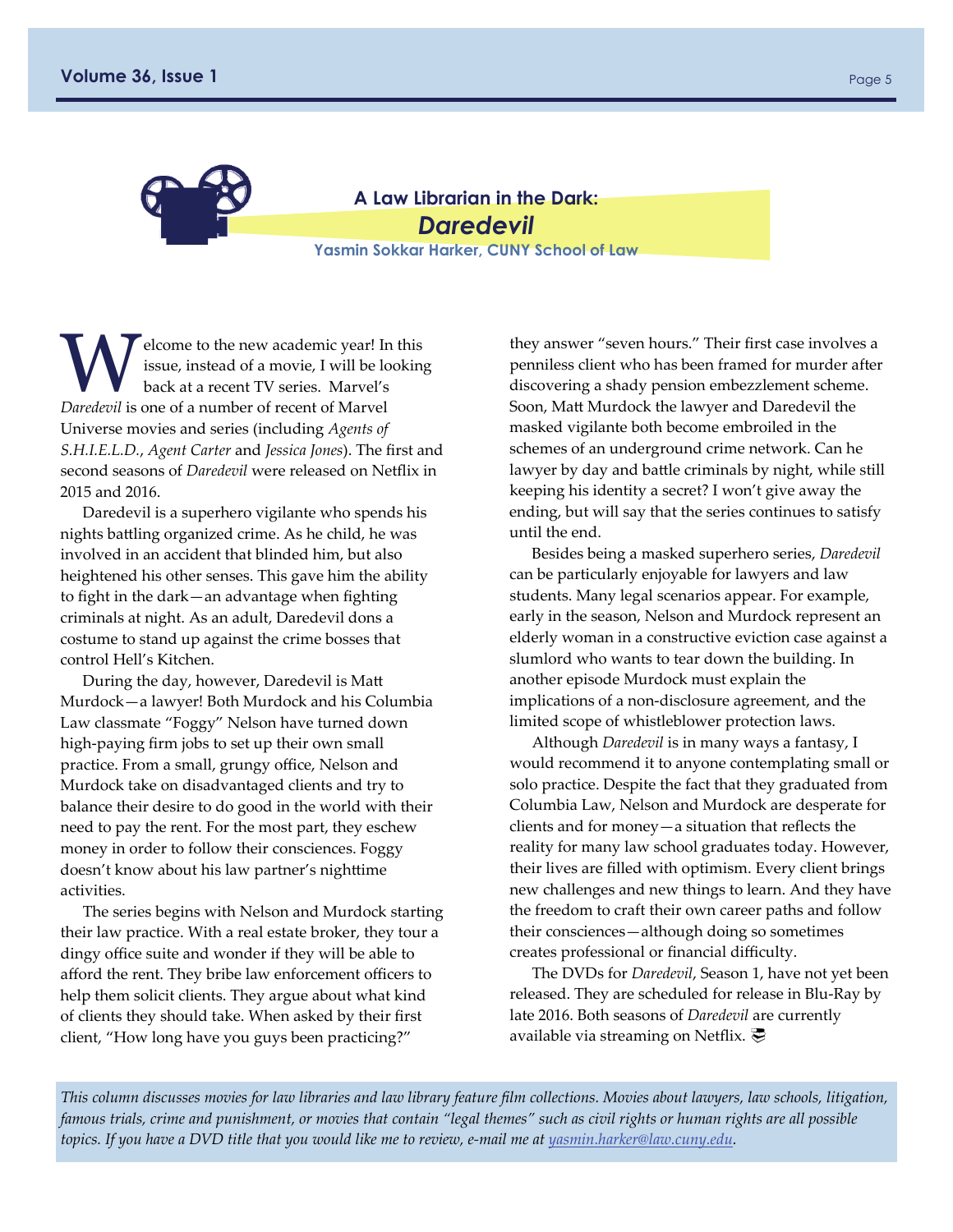## **The Collaborative Law Librarian Working with LLMs**

**Thomas Sneed, Emory University School of Law Library** 

<span id="page-5-0"></span>s the semester moves into high gear, my<br>library is taking a moment to reflect on the<br>just-completed new student orientation. What library is taking a moment to reflect on the did we do well and what can we work on for future years? Where should we focus more attention to better the library / student interaction? For us, our LLM population is a high priority. What can we do to better provide our great services to this diverse and rapidly growing student population?

Our LLM program is in an evolving state as we have seen significant growth in our LLM student population. Just 5 years ago, our LLMs cohorts averaged around 25 per year. This year, we are welcoming over 100 to our law school. This large growth provides a great opportunity, but it is also a challenge, as our library's experience working with LLMs is not extensive. Therefore, which areas are priorities as we look to collaborate with these graduate law students?

**How can we better help our LLMs acclimate to a new country and culture?** The vast majority of our

[Be] culturally sensitive to holidays the students may be missing ...

LLM students are foreign‐ trained lawyers, many of whom are making their first trip to the United States and arriving only a few days before the start of school. As can be expected, acclimation

to a different culture is a source of anxiety for these students. What can the library do to help?

Our efforts are in their early stages and we have already seen success. We have a Student Library Advisory Council and have allotted at least two spots to our LLMs. This gives our LLMs representation on the main avenue for student input regarding library services. We have also been culturally sensitive to holidays the students may be missing, and have provided programming directed toward our LLMs with crossover appeal to our JD population.

One example is our Chinese New Year display and table during the spring semester. Our librarians put together a collection of traditional Chinese treats and

stayed around to talk with everyone who stopped by. Many of our LLM students were excited for the small reminders of home, while our entire student population enjoyed the chance to try something different and learn about another culture. It was a great win‐win opportunity we now plan to turn into a yearly event.

**Let's talk about study aids.** As I will discuss in more detail below, our LLM students are regularly in

Often, they ... don't know which particular study aid may be best ...

the library. We have quickly noted the one area where they regularly reach out for assistance: study aids. Our LLMs are our most frequent users of our large print study aid collection. Often,

they have heard of the collection but don't know which particular study aid may be best for their current study needs. This is a great time to build a strong relationship by talking through the options and helping them find the best study aid option for them. Study aids are a small part of the law school experience, but this simple assistance helps inform future needs and the conversations build trust for helping with more advanced research and resource needs.

**Use of the library space**. My library has been doing heat checks for almost a year. Several times per day, one of the librarians will walk around the library and note where the students are sitting. During these

checks, we have routinely noted that large numbers of our LLM students are in the library for extended periods of time and staying in the same location. While some are solitary studiers, most of our LLM students sit

[W]alk around the library and note where the students are sitting.

together in larger groups. We don't see this type of long‐term grouping from any of our other student populations.

One of our goals for this academic year is to figure out ways to use this information to better serve our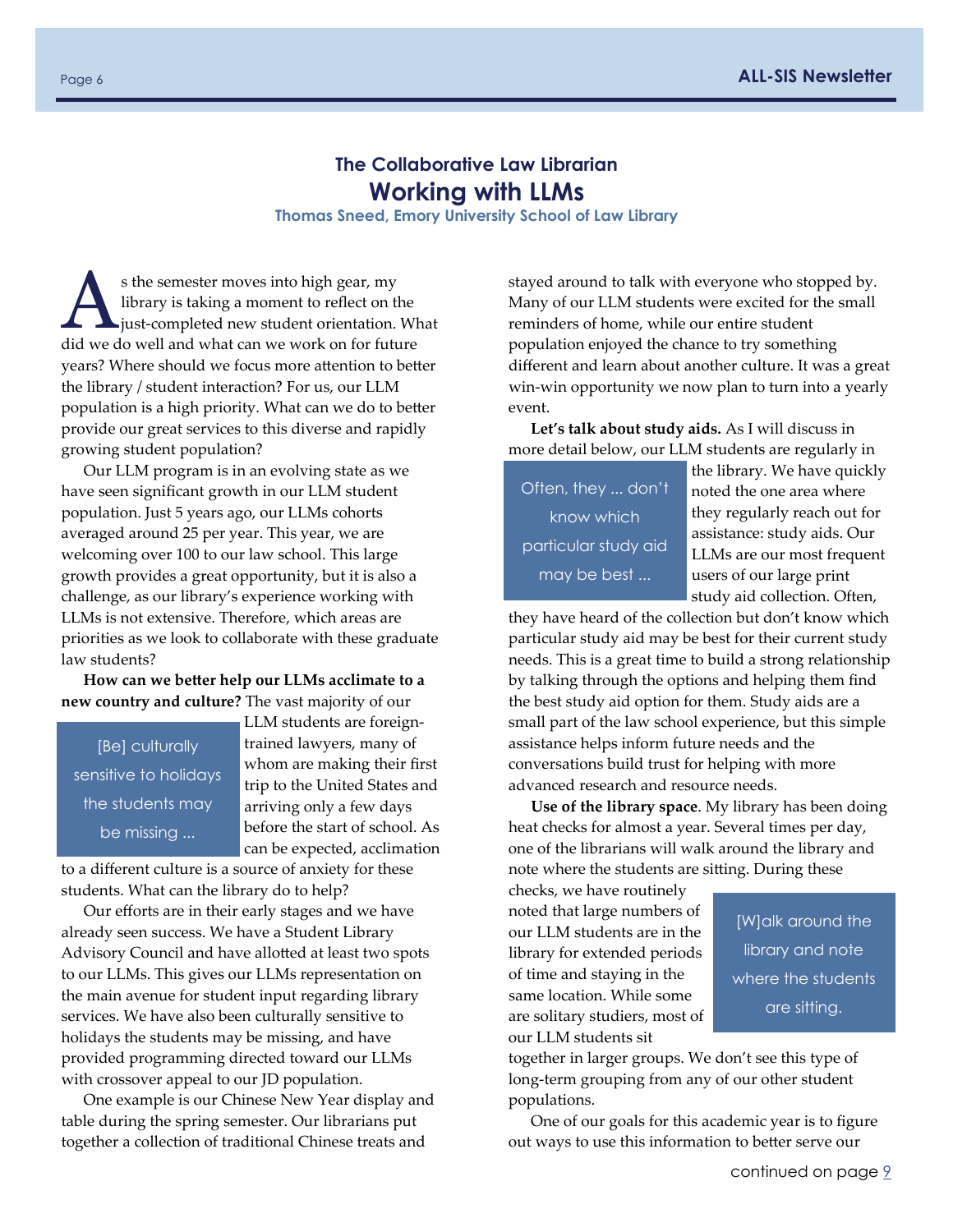#### <span id="page-6-0"></span>**Volume 36, Issue 1 Page 7 Page 7 Page 7 Page 7 Page 7 Page 7 Page 7 Page 7**

## **The View from the Trenches An Ode to the Ordinary**

**Katie Hanschke, North Carolina Central University School of Law Library**

Thike most of my classmates (at least as I<br>perceived them), I did not come to colleg<br>with a plan. Looking back, I realize how perceived them), I did not come to college with a plan. Looking back, I realize how clueless my peers were; however, at the time, I perceived my lack of foresight as a real problem. I continued to search for inspiration while working in sales for two years before returning to law school, and when I began law school, I still did not exactly come in with a plan. What began as a momentary lapse in reason (Why did I go to law school, again?) would lead me down my chosen career path and ignite my passion for what I am meant to do.

During my short tenure (so far) as a law student, MLS student and finally a full-time law librarian, I have found the profession to be preoccupied with change and focused largely on meeting that change head on. While that absolutely is a worthy endeavor (hey, I would prefer to remain gainfully employed), I have found the everyday experiences in the trenches are really what makes it worth it to be a law librarian.

These "everyday moments" … are why I set a course towards becoming a law librarian ...

In our complete focus on the bigger picture, I worry that we may lose an appreciation for the shared experiences we all have of working with public patrons, coaching first year law students and helping faculty members find what they need.

Such "everyday moments"—both from interacting with librarians as a patron and from interacting with patrons as a Student Reference Assistant—are why I set a course towards becoming a law librarian while attending law school. I found an irreplaceable satisfaction from seeing the direct connection between my assistance and a person finding what they needed. Preserving these moments are important for several reasons. We regain our passion. It is easy to remember the multitude of challenging faculty members, students and public patrons, but we also have those individuals who appreciate every resource we pull for them, every

moment we spend teaching them and every encouraging word we offer them. My passion for law librarianship began from experiencing those insignificant moments while in law school and continues because of them.

We lose such moments if they are not shared. Every library faces transition, whether it be new faces

arriving, familiar faces leaving, or leadership changes, and through transition, stories become lost. It is important, particularly in a field that focuses so heavily on

We lose such moments if they are not shared.

preserving information, to assure that these stories are maintained for future practitioners of law librarianship. Along this same vein, these stories can be used to inspire passion and excitement for law librarianship for new members of the profession.

Finally, we gain inspiration to enact large‐scale change from them. I have found that while unique solutions and innovative ideas come from in‐depth and targeted planning meetings and problem solving discussions, they also arise from implementing solutions to mundane problems and seemingly insignificant events. After all, when we innovate and implement strategic change across the library, inevitably any large changes trickle down to small changes in library staff members' everyday duties. Remembering the mundane is an important part of implementing large scale changes.

I recall a recent exchange I had with a third‐year law student at the reference desk. He wanted help finding information on Delaware civil procedure. I simply referenced a LexisNexis secondary source on that exact topic, something we all are capable of doing, and I remember the lightbulb moment for him as I explained the resource and its usefulness. He had spent days attempting to compile everything on Delaware civil procedure, and I was able to pull it together in a manner of minutes. While a reference interaction like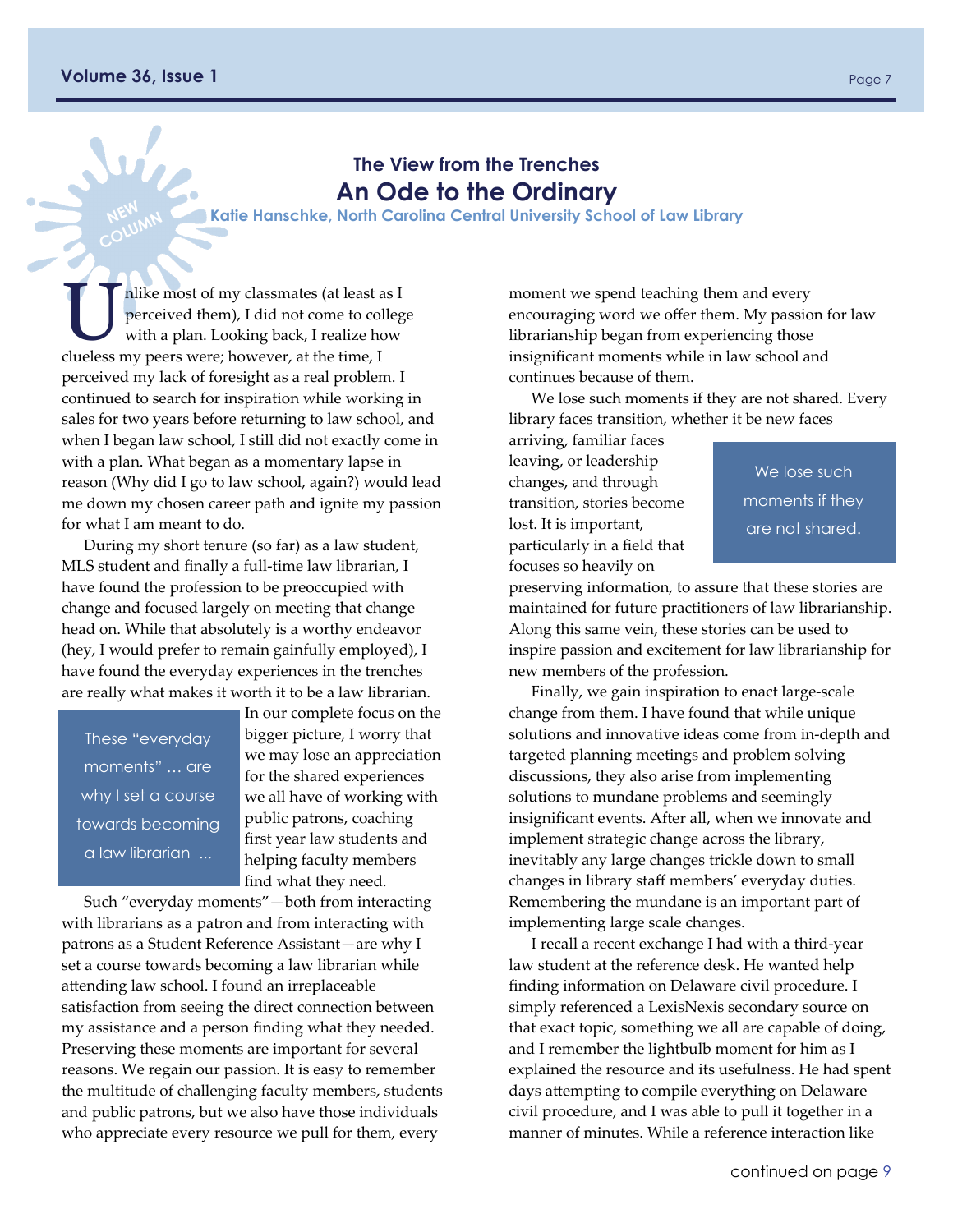

## **Roundtable Highlights from AALL 2016**

**Mark Popielarski, University of Denver, Westminster Law Library on behalf of the ALL-SIS Library Marketing & Outreach Committee** 

<span id="page-7-0"></span>uring this year's AALL Annual Conference in Chicago, the ALL‐SIS Marketing and Outreach Committee hosted a roundtable designed to share information and promote a dialogue concerning how libraries and librarians are working to promote their organizations and services to various stakeholder groups. Those in attendance focused their discussion on two important patron types in academic law libraries—students and faculty—and on the current status of their promotional and outreach efforts to these individuals. Following nearly an hour of insightful and engaging discussion, the student and faculty groups reported their key takeaways to everyone in attendance.

Librarians participating in the roundtable discussion focused on several key areas relating to library instruction, services, and research. The conversation began with a discussion concerning how several law libraries work to promote the instructional opportunities provided by librarians. One of the law

Achieving faculty buy-in resulted in a significant increase in 1L participation ...

librarians in attendance explained how their institution had increased attendance to its optional legal research workshops by actively marketing them to the First Year Research and Writing Faculty. Achieving

faculty buy‐in resulted in a significant increase in 1L participation in the library's basic legal research workshops, with a significant portion of those students also attending a variety of advanced research sessions. The library also directly marketed its workshops to students through a fall semester Legal Research Panel where attorneys, firm librarians, and experienced students highlighted the importance of developing research skills in order to promote academic and professional success.

The conversation then moved on to other legal instruction models employed by law schools and how they used these opportunities to connect with students and prepare them for conducting research. One of these institutions runs a "legal research boot camp" designed to provide students with significant exposure to the resources and skills needed for the effective practice of law.

Another major topic addressed during the roundtables focused on outreach to library patrons and the different models adopted by various institutions.

One law library engaged in direct marketing to law students ...

Multiple librarians indicated that their libraries maintained a social media presence. However, there appeared to be some variation concerning which platforms most effectively

connected with that particular library's patron groups. Some law libraries employ newsletters to inform patrons about the library's services, resources, and activities. One law library engaged in direct marketing to law students concerning library events: each reference librarian was assigned a group of students that they would contact directly via email on a scheduled basis, in order to update the students on library news, activities, and developments. The librarians at this institution believed that having each librarian consistently communicate with a smaller group of students would help cultivate a long‐lasting relationship.

Attendees also discussed some of the fun activities that they employ to get students into the library while also helping them to de‐stress. Enlisting students to help decorate the library was mentioned several times

as a way to promote a positive atmosphere within the library. One example involved asking students to create decorations focused on their pets, which were then prominently displayed. Students responded enthusiastically to this

[F]un activities ... get students into the library while also helping them to de-stress.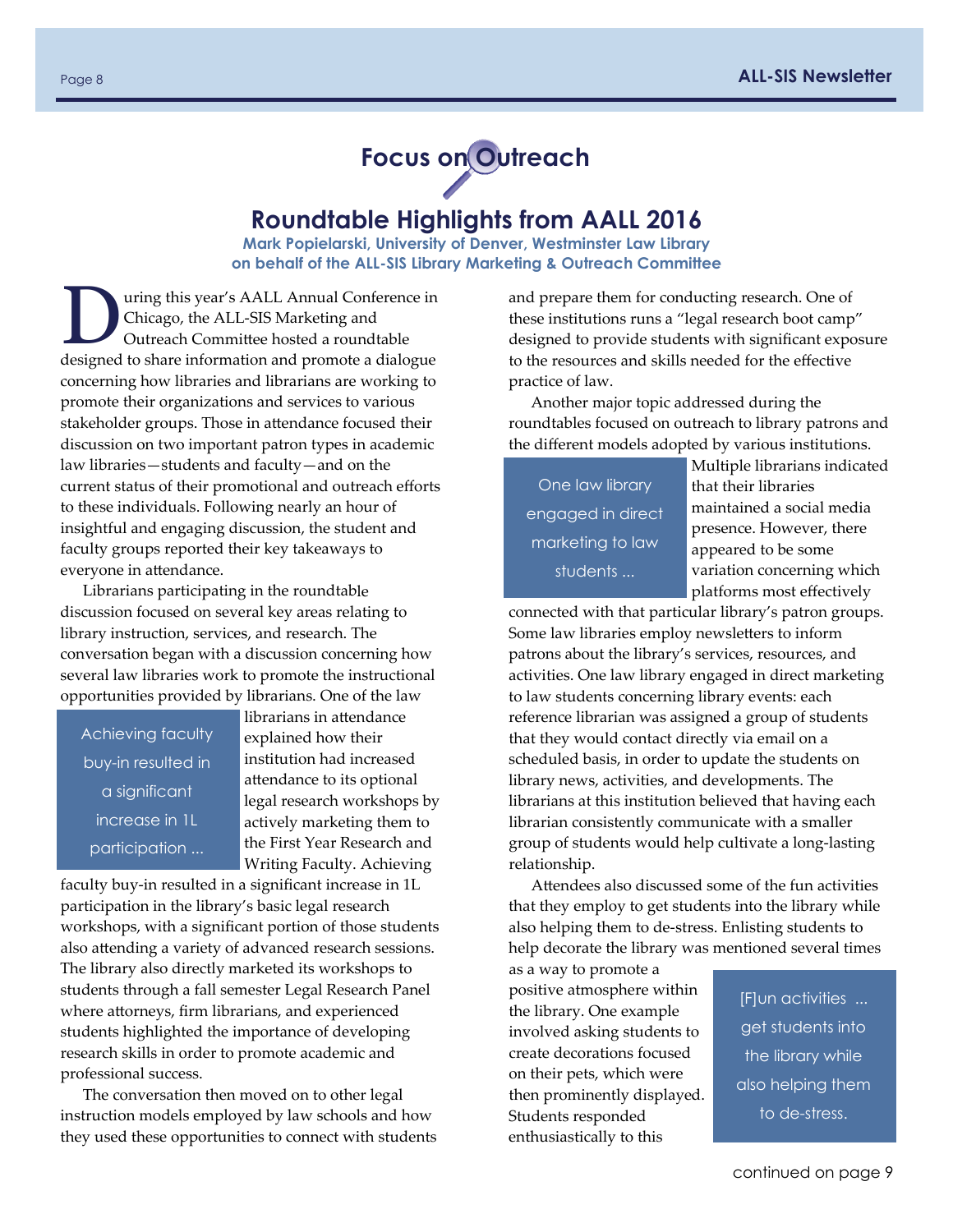#### <span id="page-8-0"></span>continued from page  $6$ **The Collaborative Law Librarian—Working with LLMs**

patrons. Should we strategically put up marketing information for events geared specifically for our LLMs? Should we talk to the students to find out why they are congregating together in large groups and use this information to create more programming for them? This unexpected logistical information has even forced us to reexamine our seating arrangements, and more detailed explanations would only further our understanding of our LLMs.

Libraries always learn something different from every new group of incoming students and our LLM populations are no different. They will force us to think about our resources, spaces, and services with potential collaborations for the betterment of everyone.  $\vec{E}$ 

#### continued from page  $\overline{Z}$ **The View from the Trenches—An Ode to the Mundane**

this is something to which every reference librarian can relate, it was not an ordinary or mundane moment for the student. To him, he now had better tools to do his job when he graduated and began practicing in Delaware, and he realized the practical importance of that resource. Taking that farther, it helped me develop a stronger grasp of how I can better teach secondary sources to the first year students. I want to give as many students as possible that lightbulb moment, so now it is my responsibility to figure out how I can accomplish that.

I am sure I am not the only one with these kinds of experiences, and I am sure there are many members of this diverse profession with unique and varied experiences. In this column, "The View from the Trenches," we want to hear your stories. Share those moments, both challenging and rewarding, that made you love the profession or reignited your fire for the job that you do. If there is a story that inspired change in your library, we would love to hear it. Send any stories you would like to share to [khanschke@nccu.edu](mailto:khanschke@nccu.edu).

#### continued from page 8 **Focus on Outreach—Roundtable Highlights**

activity and enjoyed seeing their pets whenever they came into the library. Another librarian mentioned that her institution had purchased puzzles and that these provided significant stress relief for their patrons.

Recognizing the importance of soliciting feedback concerning the library's promotional efforts, services,

[T]o promote transparency..., they made their biennial assessment report available online.

resources, and facilities, several institutions proactively sought to engage students in order to learn where the library met or exceeded expectations and where students had constructive feedback. One librarian indicated that their

institution conducts a biennial assessment of student satisfaction. This survey addresses various aspects of the library's operations and provides data which could help inform future decision‐making. In order to promote transparency and demonstrate that the library values the feedback that was provided, the library makes the biennial assessment report available online.

Another institution established a Library Student Advisory Committee in order to solicit performance appraisals on a consistent basis. Each month, one of the law librarians met with a group of law students who provided positive and constructive feedback concerning library operations and helped facilitate an ongoing dialogue between the library and one of its most important stakeholder groups.

The ALL‐SIS Marketing & Outreach Roundtable concluded with attendees discussing the ways that some of these ideas might be incorporated at their own institutions. As communications channels and outreach opportunities develop and evolve, keeping up‐to‐date with new tools and approaches and assessing how promotional efforts are working is extremely important in this area of library operations.  $\overline{\mathcal{P}}$ 

*Focus on Outreach is contributed by the ALL‐SIS Library Marketing & Outreach Committee. The Newsletter looks forward to future installments from the 2016‐17 committee.* 

*—Ed.*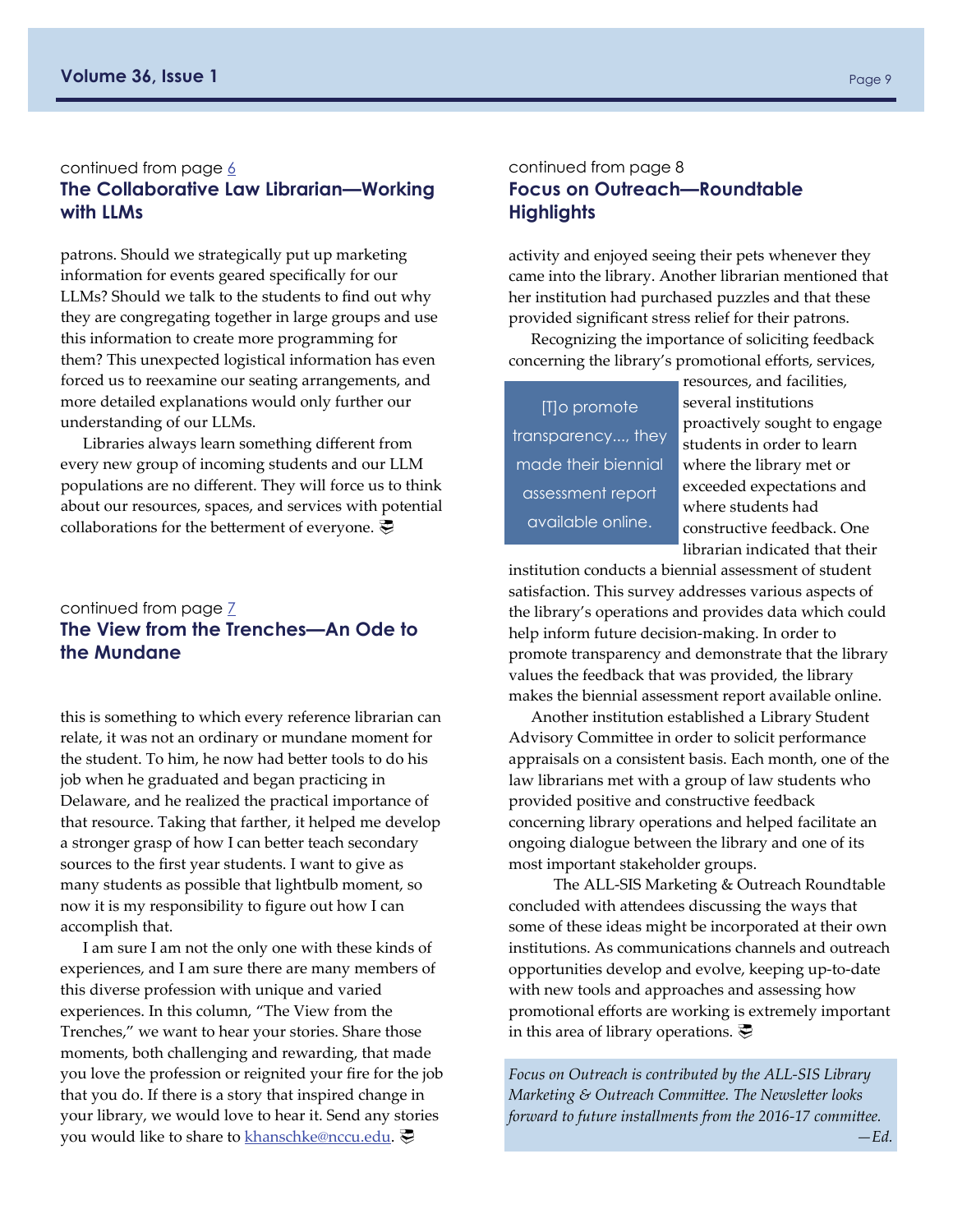## **Faculty Services Committee**

**Roundtable at AALL 2016** 

**Karen Shephard, University of Pittsburgh School of Law, and table moderators** 

<span id="page-9-0"></span>The Faculty Services Committee held another<br>successful roundtable session at this year's<br>AALL Annual Meeting and Conference in successful roundtable session at this year's AALL Annual Meeting and Conference in Chicago with an excellent turnout for four table topics. A detailed summary of each table's discussion is available at htt[p://www.aallnet.org/sections/all/storage/](http://www.aallnet.org/sections/all/storage/committees/faculty/roundtables/AALL-2016-Roundtable.pdf) committ[ees/faculty/roundtables/AALL](http://www.aallnet.org/sections/all/storage/committees/faculty/roundtables/AALL-2016-Roundtable.pdf)‐2016‐ [Roundtable.pdf](http://www.aallnet.org/sections/all/storage/committees/faculty/roundtables/AALL-2016-Roundtable.pdf). Some highlights from the talks include:

#### **How to Say "Yes"**

The "How to Say 'Yes'" table, discussed taking on projects outside of "traditional" librarian work, and higher level services, as well as ways to promote and expand the law librarian's role with non‐traditional services, such as publication support, cite checking and Bluebooking, and clinic support. Also considered was "What may be the downsides of always saying yes?" and "What are the benefits to having a culture of saying yes?" Some "higher level" services discussed include digital repositories, empirical work and compiling data sets, and copyright clearance.

#### **The Continuing Evolution of Faculty Services**

The table talk on "The Continuing Evolution of Faculty Services," involved discussion about models to fulfill faculty needs—fellowship programs, work study programs, and Faculty Research Assistants. Growth, decline, and growing pains for specialty services were also discussed, including offerings like print document delivery and journal tables of contents services; clinic services or including clinics in a liaison program; empirical researchers; and Bluebooking and cite checking services. This table also examined outreach and marketing of faculty services via newsletters and blogs and Facebook and Twitter feeds. Finally, the discussion also covered tracking of library services for faculty, both for purposes of managing projects and analyzing service usage patterns.

#### **Strengthening Research Assistant Support**

"Strengthening Research Assistant Support" was another table topic. A wide variety of RA program and training models were represented, and methods of highlighting RA accomplishments and promoting programs were discussed. For example, while some RA programs are for credit only, others are for pay. Some schools have mandatory RA training offered by librarians, others provide voluntary group or one‐on‐ one training. Newsletters and blogs by librarians working with the RAs are among the ways libraries are promoting the programs and keeping faculty informed. This table covered the nuts and bolts of managing RA work and of creating Library Research Assistant Programs.

#### **Promoting Faculty Scholarship**

A final table at the Faculty Services Committee Roundtable session dealt with the topic of "Promoting Faculty Scholarship." The questions here centered around the use of social media to advertise faculty scholarship, new tools to promote scholarship and repositories. Where repositories are concerned, ways to encourage faculty "buy‐in," or participation, generated much discussion. Librarian assistance with faculty deposits in digital repositories ranged from uploading the works and handling (or creating) related metadata to collecting publishing agreements and reaching out to journal staff members and other publishers as needed.

Further details on this discussion and all of the FSC Roundtable topics can be viewed at the FSC [website](http://www.aallnet.org/sections/all/storage/committees/faculty/roundtables). The 2016‐17 ALL‐SIS Faculty Services Committee members include:

Karen Shephard – University of Pittsburgh, chair Carol Bredemeyer – Northern Kentucky University Christopher Dykes – University of Houston Sherry Leysen – Chapman University Rebecca Mattson – Pennsylvania State University Anne Mostad‐Jensen – University of North Dakota Virginia Neisler – University of Michigan Margaret Schilt – University of Chicago

Our Board Liaison is Jocelyn Kennedy – Harvard Law School. 亭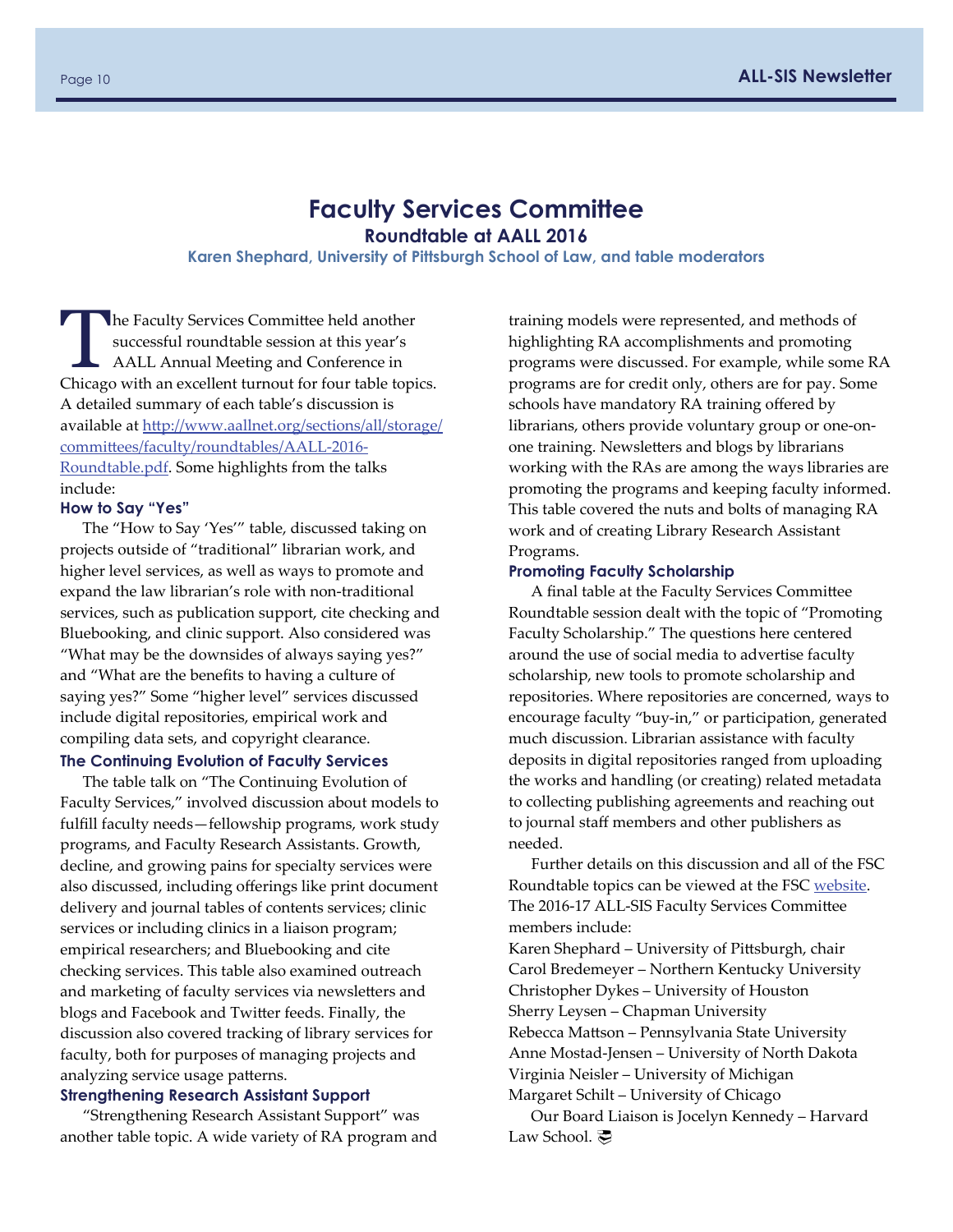## **Program Reviews Highlights from AALL 2016**

<span id="page-10-0"></span>The you lucky enough to make it to all the sessions you wanted to see at AALL in Chicago? Or were there some programs — presented by, for or about academic law librarians — that you just did not make it to? The reviews in some programs—presented by, for or about academic law librarians—that you just did not make it to? The reviews in this section offer quick summaries, highlights of programs that other ALL‐SIS members appreciated, and links to helpful hints and key resources. Recordings and program materials are now available, with member login, for many sessions. They can be found via AALL2go (htt[p://www.aallnet.org/mm/Education/aall2go/](http://www.aallnet.org/mm/Education/aall2go/amrecordings/aall2016.aspx)  $amrecording/aa112016$ , and are arranged, like these reviews, by conference day and session number.  $-\text{Ed}$ .

> **Sunday, July 17**  (A, B & C Programs)

#### **A3—Crowdsourcing a Skill Set to Manage the Legal Information of the Future**

**Katie Hanschke, North Carolina Central University School of Law Library**

Throughout this session, I could not help but think of last *Newsletter*'s Message from the Chair. There, past Chair Jocelyn Kennedy reiterated the importance of attending sessions completely unrelated to your work, as emphasized by Cornell West every year at CONELL. This session, for me, was a prime example of a reference librarian exploring a tech services heavy session and gaining unexpected knowledge directly related to my department. While the panel members were predominantly technical services professionals, everyone in the field can use the resources provided in this session to do their job better. Even if you do not have time to listen to it in its entirety, download the slide deck and review the associated handout. First, the slide deck and handouts provide substantial lists of resources offered by each of the panel's participants. Second, the slide deck contains the information gathered from the crowdsourcing portion of the presentation.

"Crowdsourcing a Skill Set to Manage the Legal Information of the Future" consisted of a panel discussion from various members of the law library community and a group discussion portion that focused on crowdsourcing ideas. Jennifer Noga was the moderator, and she began the discussion. Then each

presenter followed with a short discussion on useful skills sets for librarians. Ashley Moye discussed "Change Management and Emotional Intelligence" and provided a list of videos, articles and books on handling change and understanding the importance of emotional intelligence. Megan VonBehren highlighted ways to "Maintain Your Passion Throughout Your Career." She also included a list of books and articles on keeping passion alive and trying new things in your professional life. Melissa Beck's presentation "Mindful Metadata Mastery" delved into the world of metadata with her discussion on mindfulness and staying current as a cataloger. Like the panelists before her, she provided excellent resources in the handout and slide deck. Sara Campbell offered information on "Taking the Initiative." Pay attention to her metaphor of the "perfect" chocolate chip cookie list of ingredients and the lists librarians in technical services rely on to do their jobs. Vincent R. Gunn focused on "Collaboration Skills" in his portion of the discussion by reviewing the team effort that went into weeding the print collection at the Vincent G. Rinn Law Library at DePaul University College of Law. Finally, Wendy Moore showed us "How to Pitch." Her discussion walked us through the importance of elevator pitches to maintaining relevance and engaging individuals outside of the law library to accomplish larger institutional goals. Her portion of the handout walks through utilizing message mapping as a way to formulate an elevator pitch and is an excellent resource for anyone interested in creating their own elevator pitch. Moore also included a list of resources in the handout and slide deck.

The final portion of the presentation utilized crowdsourcing, or audience input, to formulate new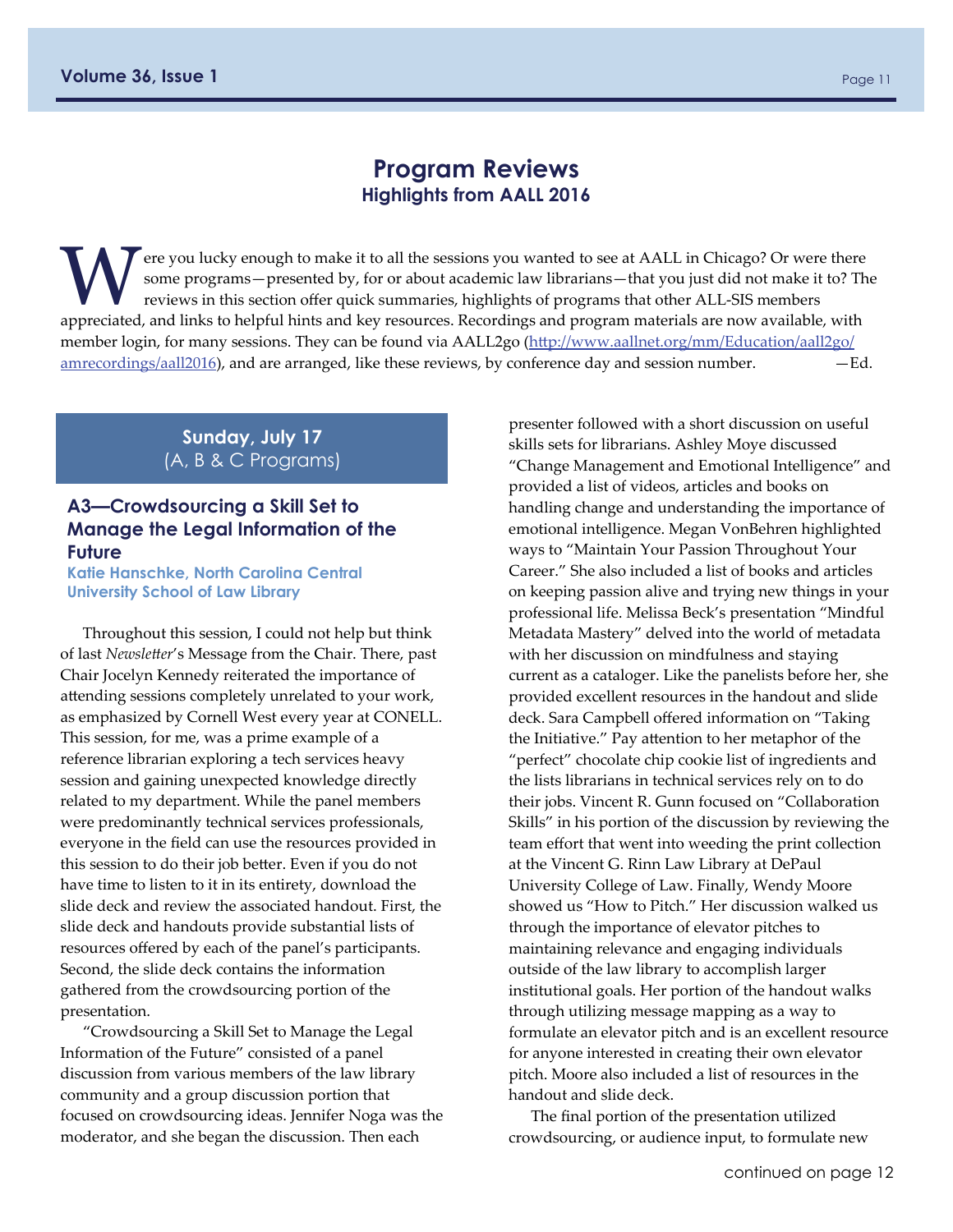#### continued from page [11](#page-6-0) **Program Reviews—Sunday, July 17**

skill sets for managing the legal information future. The results of the groups' discussions have been included in the slide deck. If you do not have the time to listen to the entire presentation, the handouts and slide deck provide excellent resources that would be worth reviewing for general professional development.

#### **A4—"Are People Even Using This Database?": e-Resources and Statistics Ellen Augustiniak, UC Irvine School of Law**

Anna Lawless‐Collins (Boston University) used early results from a survey she'd done with colleague Stefanie Weigmann to structure her presentation for the first part of this informative session covering usage statistics. The second half of the session brought a diverse panel together to talk about usage statistics, with academic librarians, a representative from CRIV, a law firm consultant, and legal information vendors.

To start out, Lawless‐Collins shared some preliminary survey results to show what libraries do with statistics from their online resources, from quantifying cost‐per‐use to informing marketing and outreach efforts. Most respondents want usage statistics when they're justifying renewals. The session was focused on statistics, so presenting numbers in a compelling way came up, with nods to tools like Excel and Tableau. But Lawless‐Collins emphasized that "statistics are used to tell a story," and numbers are most meaningful in context with qualitative information like subject matter coverage, stakeholder interests, and background on promotional efforts.

To provide background, Lawless‐Collins described four categories of statistics: COUNTER‐compliant, vendor‐defined, library‐generated, and none. Everybody in the audience was familiar with each of these options from working with different legal information systems, and many seemed familiar with the tradeoffs of each.

COUNTER (Counting Online Usage of Networked Electronic Resources) provides a framework—with a step‐by‐step guide—for vendors that want to offer "consistent, credible, comparable" usage statistics to their customers. Theoretically, COUNTER‐compliant

statistics can be used to easily compare vendors to each other, or across time. Unfortunately, the framework isn't as flexible as legal information providers want. For example, Panelist Dan Rosati (HeinOnline) pointed out that ISSNs are required, but those have only existed since the 1970s.

Vendor‐defined statistics are what most in the audience use for reporting and evaluation. Panelist Jacob Sayward (Fordham University Law Library) noted that some vendors supplement COUNTER‐ compliant statistics with their own, and that these supplemental numbers can provide useful information.

Libraries that generate their own statistics face challenges of technology expertise and cost. For example, aggregating data from proxy logs, discovery layers, and Google Analytics can be challenging for academic libraries with limited technological expertise. Commercial solutions that are more popular in firms are expensive. And of course, it's hard to feel confident about indirect evidence of use—like patron surveys or anecdotes from attorneys—for legal information products that don't provide any usage statistics at all.

The panel provided more information about how different libraries gather and report usage statistics, although (sadly) nobody offered a perfect solution that everybody should adopt. Instead, all panelists, even the vendor representatives, urged the audience to communicate with vendors about our need for usage statistics. Like content, search algorithms, and user interfaces, usage statistics are an important part of what we're buying when we pay for online legal resources. I look forward to letting our research product vendors know it.

(Audio and slides from this session are at htt[p://](http://community.aallnet.org/viewdocument/are-people-even-usi-1) [community.aallnet.org/viewdocument/are](http://community.aallnet.org/viewdocument/are-people-even-usi-1)‐people‐even ‐[usi](http://community.aallnet.org/viewdocument/are-people-even-usi-1)‐1. Lawless‐Collins and Weigmann are working on an article based on their survey results, so keep a look out for that if you'd like to read more!)

#### **A5—Leave Treasure Hunts to Pirates: Using Research Plans and Logs to Create Experiential Legal Research Courses Laura Ax-Fultz, Penn State's Dickinson Law**

Learning to teach legal research in new ways is always on my agenda when I attend the AALL conference, so an engaging session on legal research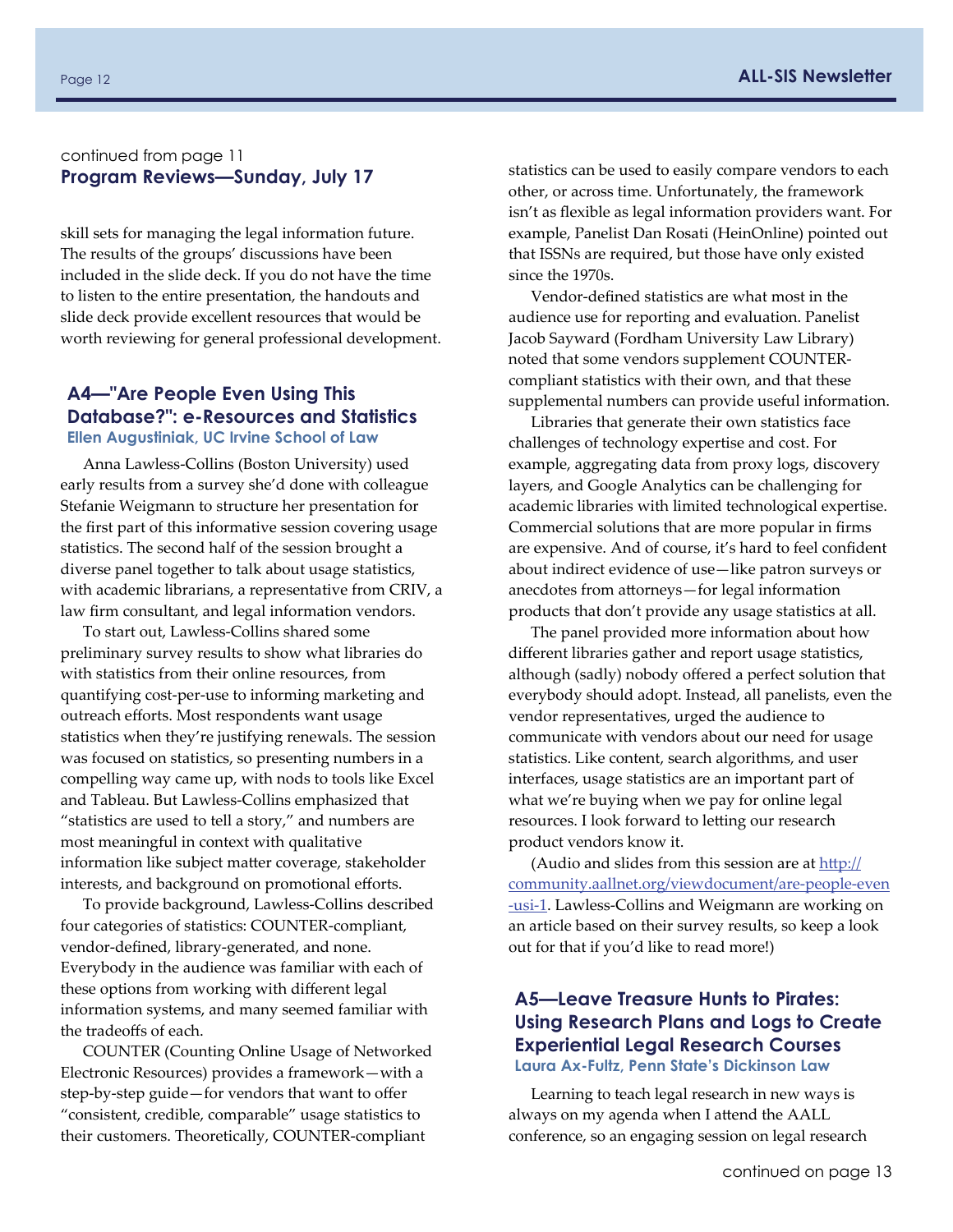#### <span id="page-12-0"></span>continued from page 12 **Program Reviews—Sunday, July 17**

instruction was just what I needed to kick off the educational sessions. "Leave Treasure Hunts to Pirates: Using Research Plans and Logs to Create Experiential Legal Research Courses," presented by Cassie Rae DuBay, Robert M. Linz, Anne Lucke, and Donna Wolff inspired me more than I could have imagined.

DuBay set the stage by discussing ABA standards 303(a)(3) and 304 regarding simulation courses. Academic law librarians should know by now that the ABA is requiring more experiential learning and simulation in courses, but we might incorrectly assume that because legal research is inherently a practical skill, we do not need to change our teaching methods. DuBay argues that using research plans provides the faculty supervision, feedback and classroom components required by Rule 304. Librarians should leverage these concepts to show the value librarians bring to the law school curriculum.

Lucke opened her discussion by describing how law firms use research logs to enhance communication between associates and partners. Using a plan prompts associates to ask questions about resources and expectations from the outset. After completing the assignment, the associate can use the log to show what resources were used and, if necessary, prove that they were not able to find materials on topic. By tracking their activities in a log, the associate can justify the time spent on a project if any questions arise. Finally, the log can be used to track and update the research later. Lucke made a key point when she said that law clerks in her firm find that using a good process gives them a better chance at getting to a good result. Positive feedback like this should encourage us to use similar plans in an academic setting.

DuBay and Lucke set the stage for Linz to dig into the process of using a research log in a legal research course. Linz explained that the most important part of a research log is "Ideally [to] develop sufficient detail that someone else could pick up where you left off and continue researching without backtracking." This is a key point for a firm setting and is slightly different from the instructional setting where we are more concerned with whether or not students understand the techniques and processes of research. The

advantage of teaching with a research log as an assessment tool is that this method encourages students to analyze issues in a problem‐based setting, which provides "context, and meaningful learning." However, finding a good problem to use, and grading that problem to prove that students have learned something, can be difficult.

Wolff wrapped up the session by explaining how she revised her course to incorporate research logs and showing us an assignment with an example of a research log and a grading rubric. This aspect of her presentation was fascinating and showed the true benefit of using research logs to show whether students have been successful in their research. When the recording is available, I will definitely be watching this section to review the analysis that she was able to accomplish using the research logs. Her analysis reveals both the quantity and quality of resources related to her problem, by student and by source. I believe that the audience was in awe of her technique because of what it reveals about the problem, and the ability of the students.

Overall, this was a fantastic presentation and I highly recommend watching the recording and downloading the slide deck even if you already use research plans. This program will inspire you to take your use of research logs to the next level.

## **B4—Research Competencies: From Classroom to Practice**

#### **Tara Mospan, Arizona State University Law Library**

Standards‐based instruction is a foundational principle of good educational practice. Standards set a benchmark level of learning accountability, provide consistency for instructional topics, and offer a channel for assessing student learning. Within a legal research classroom, implementing standards is an integral part of training students to be practice‐ready researchers. The program *Research Competencies: From Classroom to Practice* highlighted how librarians can utilize the AALL Principles and Standards for Legal Research Competency (PSLRC) to craft effective legal research instruction and evaluate students' legal research abilities.

The PSLRC are anchored by five Principles for conducting skilled legal research, covering knowledge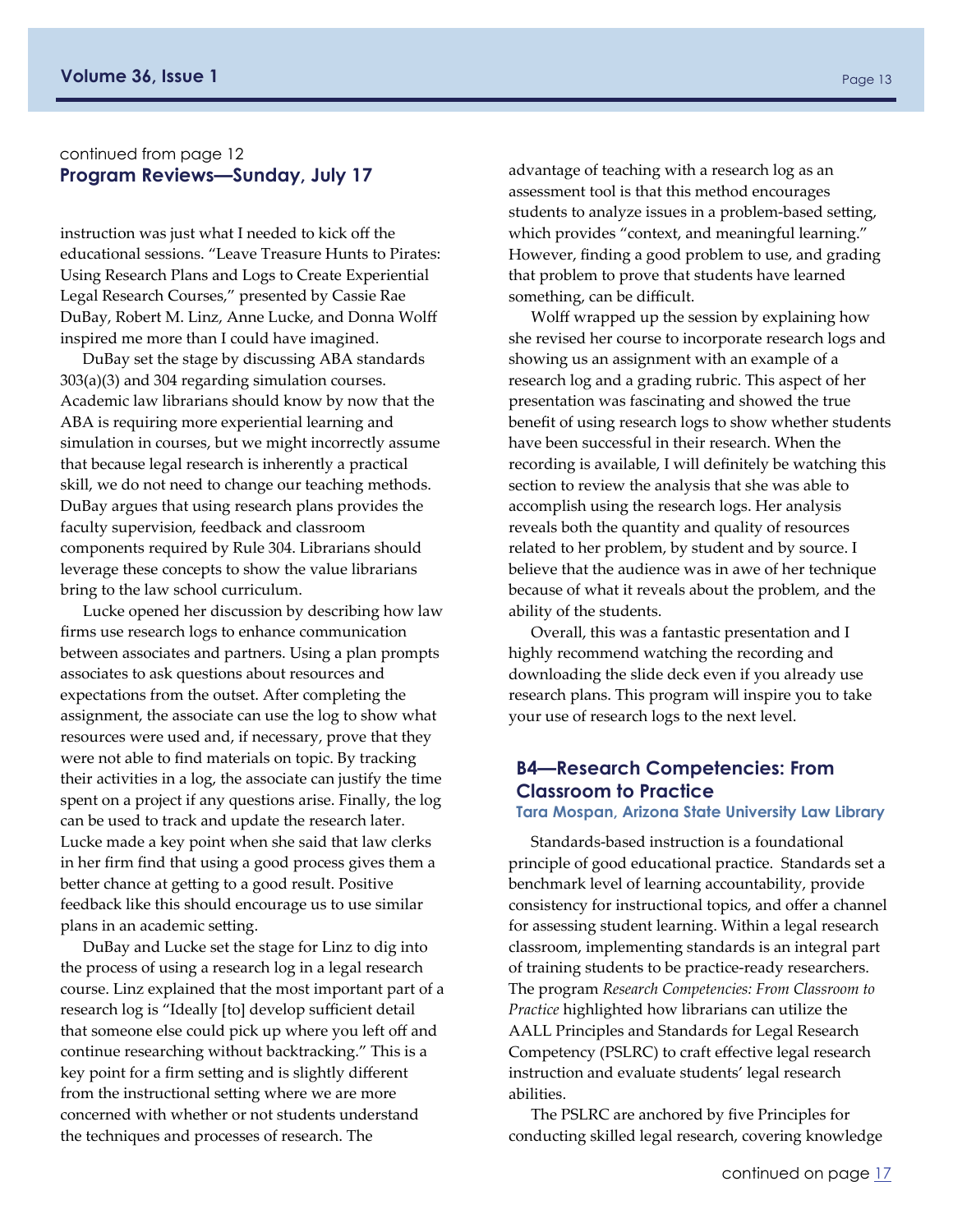## <span id="page-13-0"></span>**Member News**

**Nina Scholtz, Cornell Law Library & Marlene Harmon, UC Berkeley School of Law Library** 

Moving In, Moving Up, Moving On: New Hires, Promotions, & Retirements

**M** itchell Hamline School<br>of Law is pleased to<br>**Kalluely** vise announce that **Barbara** of Law is pleased to **Kallusky** was appointed Library Director of the Warren E. Burger Library, effective July 1, 2016.



Hamline has hired **Lisa Heidenreich** as a part‐time Research & Instruction Librarian. She started on August 15.

Barb reports that Mitchell

*Barb Kallusky*

Nancy Babb, Cataloging Librarian and Law Library Web Manager at the University of Buffalo's Charles B. Sears Law Library, shares the news that **Christine George,** Archivist and Faculty Services Librarian, will be leaving Buffalo to take up the position of Faculty & Scholarly Services Librarian at Cardozo Law. Christine has been coordinating ALLUNY's social media efforts and hers is the wit and wisdom found in their Facebook and Twitter postings this past year. The library staff of the Charles B. Sears Law Library bids Christine a fond goodbye as she takes up her new position at Cardozo Law Library.

News of multiple promotions and a new hire from the Fineman and Pappas Law Libraries, Boston University:

- Starting with **Anna Lawless‐Collins** who was promoted to Associate Director for Systems & Collection Services**.**
- **Ellen Frentzen** was promoted to Associate Director for Administration & Access Services.
- **Stefanie Weigmann**'s position changed from Assistant Director to Associate Director for Research, Faculty Services & Educational Technology.
- Their new Serials & Metadata Librarian is **Stefanie Maclin‐Hurd**.

In July, the University of Kentucky Law Library welcomed **Amelia Landenberger** as their new Outreach Librarian. Amelia comes to Kentucky Law after spending a year as the Law Library Fellow at the University of Colorado's



*Amelia Landenberger*

William A. Wise Law Library. She received her JD from Ohio State University Moritz College of Law, and her MLIS from Kent State University.

Scott Childs reports that **Eliza Fink** has joined the University of Tennessee College of Law as their new Digital Resources & Services Librarian. Eliza comes to Tennessee from Lincoln Memorial University, Duncan School of Law.

**Patty Horvath** is the new Associate Director for Lawyer Services for the joint Duquesne University Center for Legal Information/Allegheny County Law Library. Patty took over for **Joel Fishman**, who retired on June 30th.

From the Chickasaw Nation Law Library at Oklahoma City University School of Law: Effective July 1, 2016, Head of Reference Services **Timothy Gatton** and Reference Librarian **Sabrina A. Davis** were appointed as Law Library Professors.

**Anna Blaine** shares the news that she is the new Head of Public Services at University of Idaho College of Law Library. She previously served as the Head of Bench and Bar Services at University of North Dakota Law Library.

Library Director **Melissa J. Bernstein** reports that the James E. Faust Law Library at the University of Utah is pleased to welcome back **Felicity Murphy**. Beginning July 1 Felicity will be the new Head of Student Services, as well as being a reference and instruction librarian.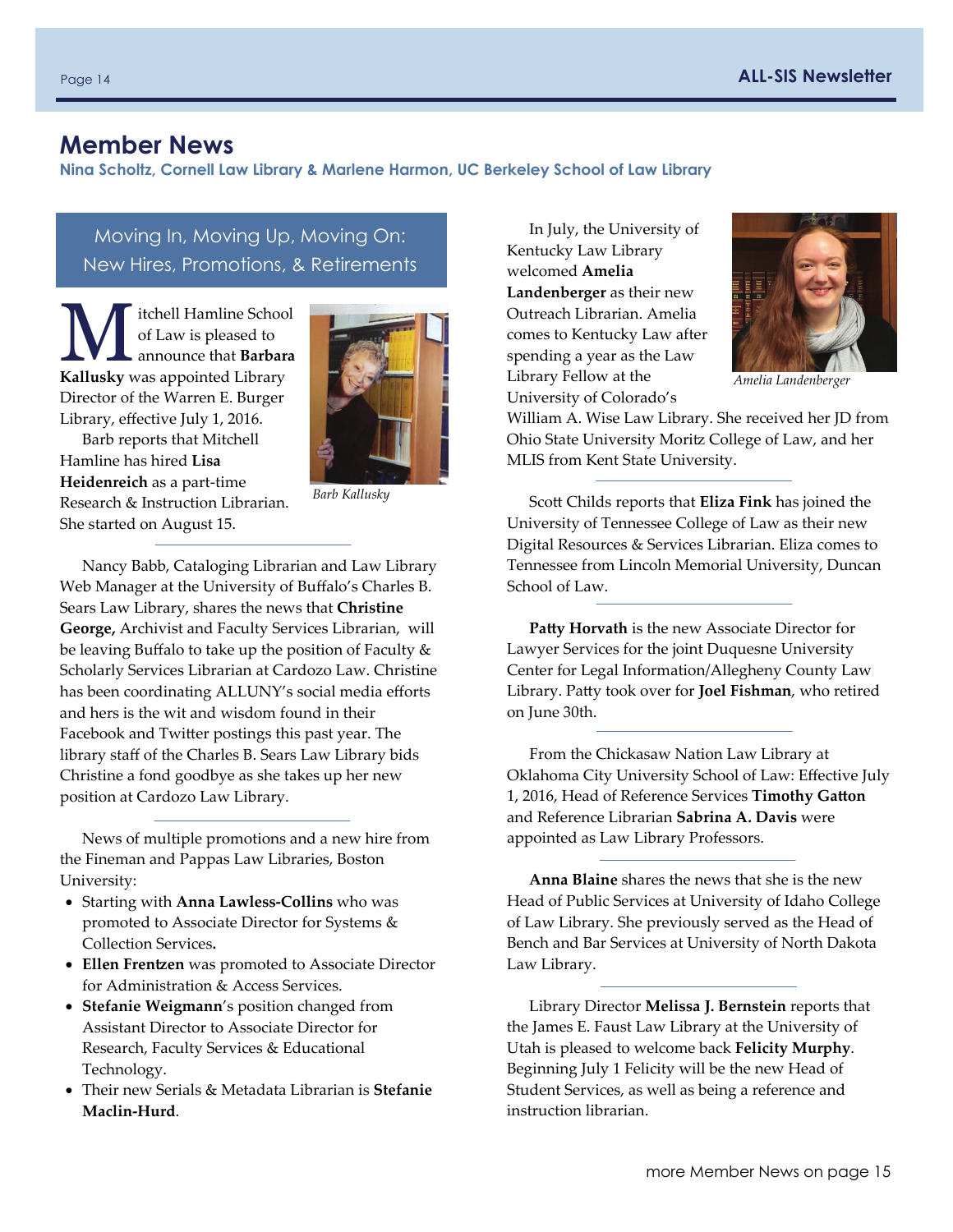## **Member News**

continued from page 14

More Hires, Promotions & **Retirements** 

K**aren Kronenberg** has joined the Houston College of Law as their new Reference and Electronic Services Librarian.

**Saadia Iqbal** joined Albany Law School as Collection Development and Management Librarian in November 2015. Saadia was previously Digital and Bibliographic Technologies Librarian at Texas Tech University School of Law Library and a Volunteer/ Quality Control Associate at the New York Codes, Rules and Regulations (NYCRR) Digital Archive.

The Alexander Campbell King Law Library at the University of Georgia School of Law has a new Outreach and Research Services Librarian. **Endia Sowers Paige,** formerly of George Mason University Law Library, started in her new position on August 15.

Stanford Law Library has hired **Camelia Naranch** as their Digital Projects & Continuing Resources Librarian. Camelia recently completed her MLIS at San Jose State University. **Beth Williams**, Director of the Law Library, reports that Camelia has served exceptionally well as the Serials Specialist since 2008, and they are thrilled to have the opportunity to work with her in this newly created position.

**Thomas Sneed**, Associate Law Librarian for Research and Electronic Services at Emory University School of Law, has an update on **Michael Umberger.** Michael joined the MacMillan Law Library at Emory in late July 2016. Michael will be the Assistant Law Librarian for Reference and Outreach. In his new role he will be working closely with both the faculty and staff to bring greater awareness to library services. Michael is a graduate of Mercer University (BA and JD) and the University of Washington (MLIS).

John Edwards, Associate Dean for Information Resources and Technology and Professor of<br>Law at Drake University Law School, published Iowa Legal Research (2d ed., Carolina<br>Academic Press 2016) with co-authors Karen Wallace Law at Drake University Law School, published Iowa Legal Research (2d ed., Carolina Academic Press 2016) with co‐authors Karen Wallace and Melissa Weresh. He also published The Basic Legal Research Workbook (5th ed., Wolters Kluwer 2016) with co‐authors Amy Sloan and Steven Schwinn.

Publications, Honors & Awards

**Joe Gerken**, Reference Librarian at Charles B. Sears Law Library, University at Buffalo, recently published The Invention of Legal Research (W.S. Hein, 2016). The book is about the transformation of law practice during the period from 1870 to 1890 with the introduction of case reports, digests, and citators and all of the personalities behind the schemes.

**James M. Donovan,** Director and James and Mary Lassiter Associate Professor of Law at the University of Kentucky College of Law Library, is the author of *Half‐Baked: The Demand by For‐Profit Businesses for Religious Exemptions from Selling to Same‐Sex Couples*, 49 Loyola L.A. L. Rev. 39 (2016).

**Errol Adams,** Electronic Services/Reference Librarian at Pace Law Library, was elected to serve as Member at Large on the board of the Black Caucus of the American Association of Law Libraries.

In addition to being the recipient of a 2016 AALL Meeting Grant, **Alyssa Rosen**, Environmental Law Librarian & Adjunct Professor of Law, Elisabeth Haub School of Law at Pace University, published *The Lautenberg Act: Chemical Safety Overhaul of the Toxic Substances Control Act*, posted August 5, 2016 in *Law Lines*, LLAGNY's newsletter: htt[ps://](https://llagny.wordpress.com/2016/08/05/the-lautenberg-act/) [llagny.wordpress.com/2016/08/05/the](https://llagny.wordpress.com/2016/08/05/the-lautenberg-act/)‐lautenberg‐act/.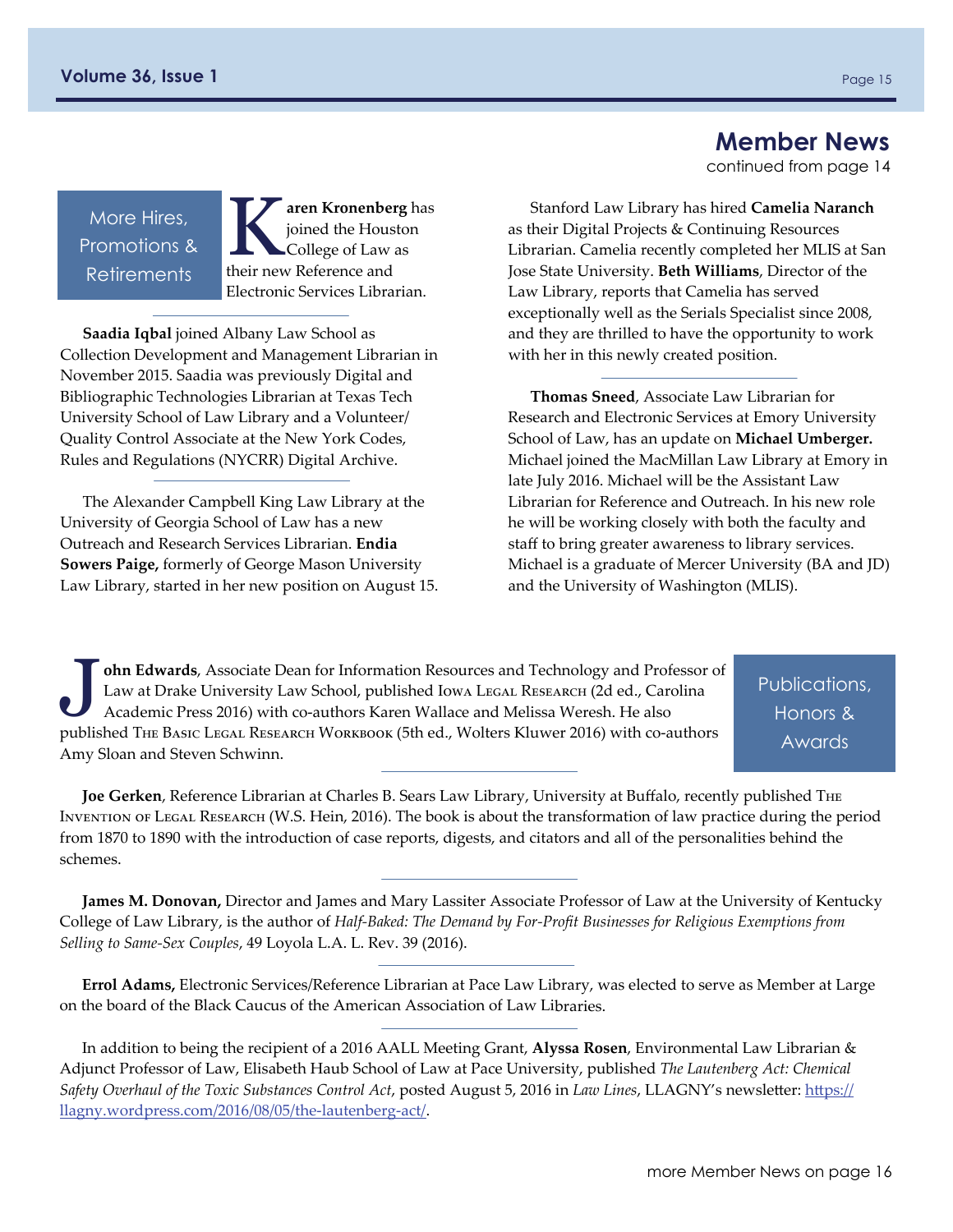## **Member News**

continued from page 15

**Brian Huffman** has been promoted to Librarian IV at the William S. Richardson School of Law Library in Honolulu, Hawai'i. He has also co-authored an article with **Ellen‐Rae Cachola**, *Keep Off the Moors: The Road to Data Archival Storage,* 30 Strategic Librarian 1 (2016).

**Todd Melnick**, Director of the Law Library at<br>
Fordham Law School, is very proud to<br>
announce three recent promotions of long-term<br>
at<br>
announce three recent promotions of long-term Fordham Law School, is very proud to staff members into positions of increased responsibility at the Maloney Library:

- **Alissa Black‐Dorward**, formerly the Maloney Library's Head of Reference, is now the Associate Law Librarian for Public Services.
- **Alison Shea**, Reference Librarian, is now the Head of Reference. Alissa and Alison will continue in their rolls as Empirical Research Specialist and Foreign and International Law Specialist respectively.
- **Tom Kaczorowski**, formerly Head of Systems and Technology, has been promoted to Systems and Emerging Technology Librarian.





*Alissa Black‐Dorward Tom Kaczorowski*

**Creighton Miller** has news from Washburn University. Effective June 30, Washburn's long‐serving library director, **John Christensen**, retired. As

More Hires, Promotions & **Retirements** 

director at Washburn since 1979, he oversaw the development of WashLaw Web, the Library's award‐ winning legal research portal, and he established the LawLibDir email distribution list, which helped usher in a new era of communication and collaboration among academic law libraries.

Creighton further reports that he has been appointed acting director. He has been the Librarian for Research and Bibliographic Instruction at Washburn since 2009. Before coming to Washburn, he was at the University of Alabama's Bounds Law Library, where he served first as Reference Librarian and later as Head of Reference Services.

**Sara Sampson**, of Moritz College of Law, has been appointed the Interim Assistant Dean for

Communications and will be supervising the staff who produce the College's external communications, publications, website, and media activity. She will also continue in her present position as Assistant Dean for Information Services, Director of Law Library and Senior Lecturer.



*Sara Sampson*

#### **Memorials**

J**udy Janes**, Law Librarian & Lecturer in Law at UC Davis School of Law, writes: "We are saddened to learn of the passing of our dear friend and colleague, **Mortimer Schwartz**."

Library Director **Melissa J. Bernstein** has also written with sad news. (Robert) **Lee Warthen** passed away on September 10, 2016. Lee was a Law Librarian and Adjunct Professor at the James E. Faust Law Library and had previously been the Assistant Director of the then Quinney Law Library. Lee retired in May 2016 after more than three decades at the Faust/Quinney Law Library. He will be missed by his many friends and colleagues.

Have something to share with your fellow ALL-SIS members? Send your news along to Marlene ([mharmon@law.berkeley.edu](mailto:mharmon@law.berkeley.edu)) or *Nina ([nes78@cornell.edu](mailto:nes78@cornell.edu)) at any time.*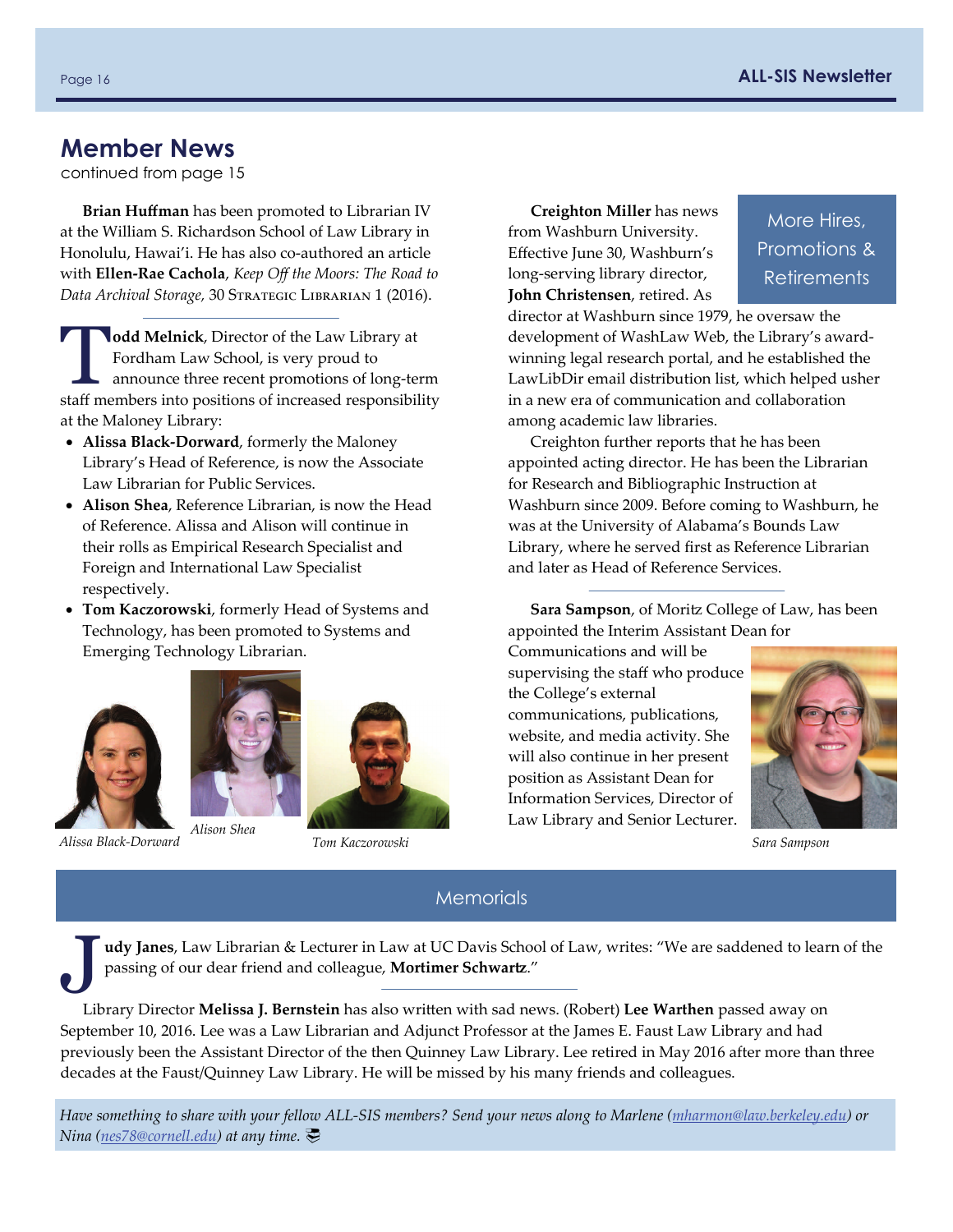#### <span id="page-16-0"></span>continued from page [13](#page-12-0) **Program Reviews—Sunday, July 17**

of the legal system and legal information sources, information gathering and research strategies; critical evaluation of information; application of information; and the ethical and legal issues surrounding discovery, use, or application of information. The seventeen Standards of the PSLRC are specific applications of the Principles; they are further broken down into fifty‐five Competencies. The Competencies each detail a distinct skill or ability needed to be a successful legal researcher. The PSLRC can be read in full at htt[p://](http://goo.gl/uPUugk) [goo.gl/uPUugk](http://goo.gl/uPUugk).

Through nine, five‐minute "lightning talks," the program presenters gave concise glimpses into how they have implemented the PSLRC Competencies in to their legal research instruction. One of the most dominant themes throughout the program was the value of assessment at all stages of instruction. Rebecca Trammell (Stetson University) explained how she utilizes an ungraded pre‐test, given on the first day of class, to determine her students' pre‐existing knowledge. With that information, she can tailor her instruction for the semester to focus on the Competencies that her students are deficient in. Similarly, Barbara Gabor (WilmerHale) utilizes a "research audit" to assess the existing knowledge of the attorneys she works with. The research audit serves as a tool for identifying gaps in the attorneys' knowledge or training.

Two presenters gave examples of how they assess students continually and not only at the beginning or end of the semester. Gail Partin (Penn State Dickinson Law) engages in ongoing assessment by asking her students to complete self‐evaluations with each assignment. She explained that she has found self‐ evaluation to be a non‐threatening assessment tool that raises a learner's awareness of what he or she should know or be able to do. Rebecca Mattson (Penn State Law) also evaluates her students throughout the semester – she assesses students in each class period, through both formal and informal avenues including group projects, quizzes, and classroom exercises. The other lightning presenters were Catherine Lemann (Law Library of Louisiana), Robert Linz (University of Colorado Law School), Christine M. Stouffer

(Thompson Hine LLP) and Sally Wise (University of Miami School of Law).

I came away from this program with a number of examples of how the Competencies can guide my legal research instruction. In fact, I have already changed how and when I will assess my students in the upcoming semester. Because of the fast‐moving "lightning talk" format, however, no presenter was able to discuss in depth his or her strategies for implementing the PSLRC. A program that would provide comprehensive guidance on how to design a legal research course based on the PSLRC from the ground up—including crafting a syllabus organized around core learning objectives, creating unit plans and lessons that target specific skills and knowledge, and developing authentic assessment tools—would be both timely and useful.

#### **B7—Hot Topic: Below the Surface: Diving into the Deep Dark Web**

**Caitlin Hunter, Loyola Law School, Los Angeles** 

In "Diving into the Deep Dark Web," Barbara Rudd (Lead Private Investigator, On The Lookout Investigations) and Amanda Sexton (Director of Corporate Development, On The Lookout Investigations) explained how private investigators help law firms track down people and assets using the deep web and the dark web.

The presentation focused on tips for searching the deep web: the 90% of pages that are not crawled by search engines. This may be because they are password protected, dynamically generated, not linked, or have a robots.txt file that asks search engines not to index them. Although I was aware of this problem, I've struggled to find the right deep web databases to research people and companies. Rudd and Sexton suggested starting with BRB Publications (htt[ps://](https://www.brbpublications.com/) [www.brbpublications.com/](https://www.brbpublications.com/)) and VINE (htt[ps://](https://vinelink.com/) [vinelink.com/](https://vinelink.com/)), which index public records by state and topic.

It was comforting to learn that much of effective deep web searching is following standard research best practices. Keep detailed records that allow you to retrace your steps. Save websites in case they disappear. Use advanced search (htt[p://](http://www.google.com/advanced_search) [www.google.com/advanced\\_search](http://www.google.com/advanced_search)) and terms and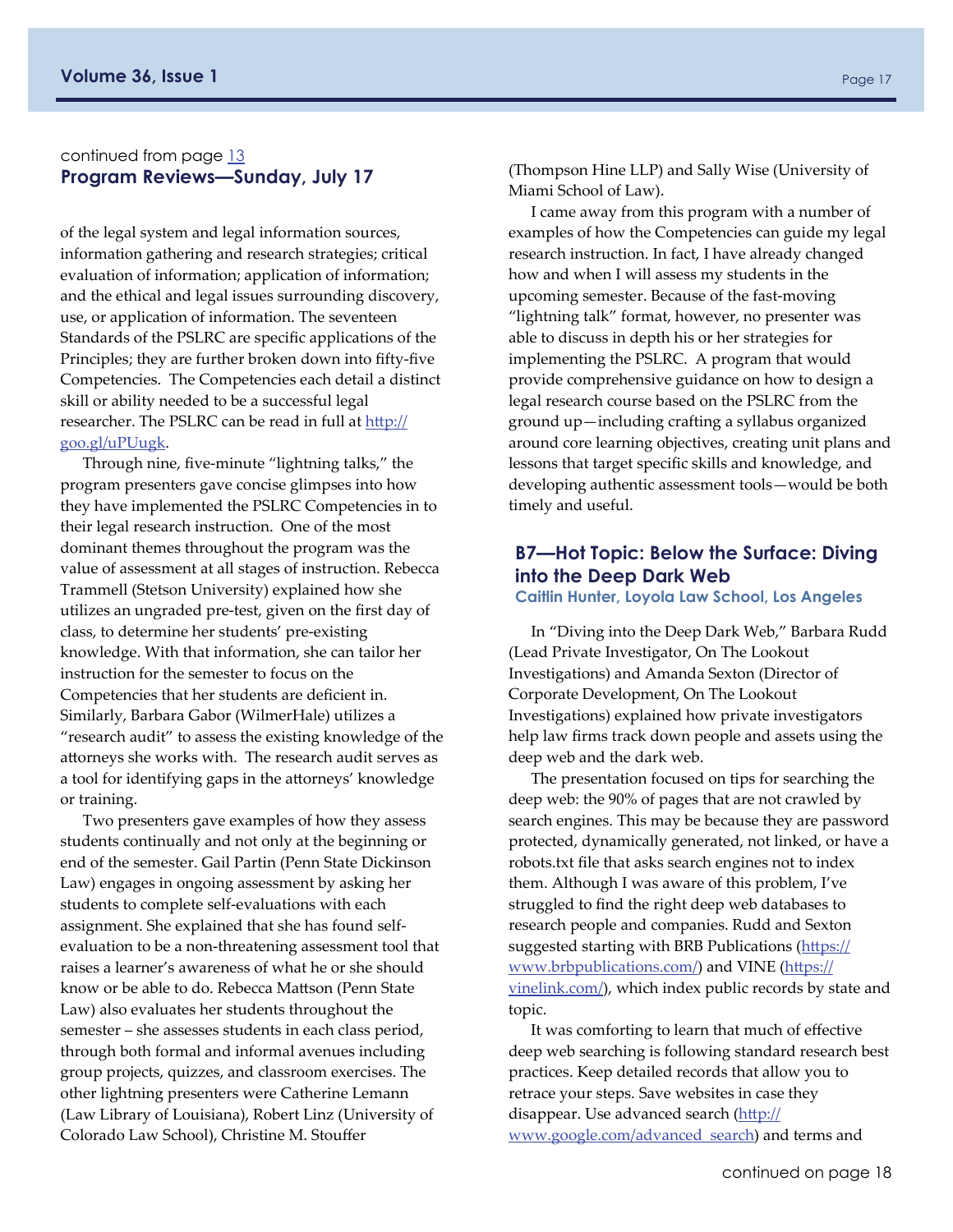#### continued from page 17 **Program Reviews—Sunday, July 17**

connectors (e.g. "Carlos \* Gonzalez"). Use a variety of search terms and adjust them as you learn more. Search for both Carlos J. Gonzalez and Carlos Gonzalez and, if you learn his usual handle is "sexybuddy," search for that, too.

Rudd and Sexton also introduced some less familiar tricks. Google gives different search results depending on both your location and your search history, so start your search by changing your location settings and clearing your cache or switching to Incognito mode. Just as people re‐use handles, they re‐use profile photos, so run profile photos through Google's reverse image search or Tineye.com to find everywhere they've been posted. When viewing public Facebook pages, use an account that does not reveal your identity because Facebook will prompt your target to "friend" you after the third time you view them. Although Rudd and Sexton admonished that researchers should never friend anyone themselves, an audience member argued that even creating fake accounts violates ethics rules. Regardless, litigants should know that private investigators do use fake accounts and, in fact, have specialized algorithms and software just for Facebook snooping. For those who would like to learn more, Rudd and Sexton recommended courses on open‐ source intelligence (OSINT), especially those by Michael Bazzell.

Rudd and Sexton finished by briefly introducing the dark web: special pages that are not just unsearchable but actually unviewable without a special browser. The most popular dark web browser is Tor, which displays pages called .onions. Links to .onions can be found on dark web wikis and mainstream websites like Reddit. Rudd and Sexton focused on dispelling both negative and positive myths about the dark web. On the one hand, the dark web itself is not illegal. "Lights and sirens" will not flash when you install Tor. In fact, Tor was originally developed by the U.S. government and is commonly used to increase privacy for journalists and activists. On the other hand, the dark web does not guarantee perfect privacy. Although traffic within Tor is encrypted, traffic between individual computers and Tor is not and the U.S., Chinese, and Russian governments all monitor it. Additionally, dark web

users must be cautious about accidentally downloading illegal content or malicious viruses. Don't click a link if you don't know what it is, lock down your computer's privacy settings, and talk to your IT department about implementing VPNs, MAC spoofing and encryption. If possible, use a separate computer just for Tor, as private investigators do.

Although the presentation was targeted towards law firm librarians, it was also useful to me as an academic librarian. I've fielded reference requests from students tasked with researching litigants, and from professors writing about the dark web or seeking to track down participants in cases they are writing about. The presentation left me feeling prepared to teach students some basic sleuthing skills and to field professors' questions.

#### **C1—How Congress Really Works: Rethinking Legislative History Benjamin J. Keele, Indiana University Robert H.**

## **McKinney School of Law**

I first learned about legislative procedure in high school. The process seemed pretty simple and involved legislators and the President mostly agreeing on things. I have since learned that how Congress passes bills (and prevents many more from passing) can be very complicated. Since legislative history can be used to interpret a statute, it is important that attorneys and judges have a complete and nuanced understanding of how the bill was considered, amended, and enacted.

This session showed me that we cannot take it as given that lawyers and judges have this understanding. Victoria Nourse, a law professor at Georgetown, displayed a snippet of an oral argument before the U.S. Supreme Court. A number of attendees gasped and groaned at the blatant misapprehension two justices and an advocate displayed about the differences between a committee report and a joint explanatory statement. Nourse argued that lawyers do not adequately understand how congressional procedure works and why the meaning of a piece of legislative history depends in large part on the point in the process at which the document was created.

Nourse, who wrote a book on this issue, *Misreading Law, Misreading Democracy* (Harvard University Press, 2016), suggests compiling legislative histories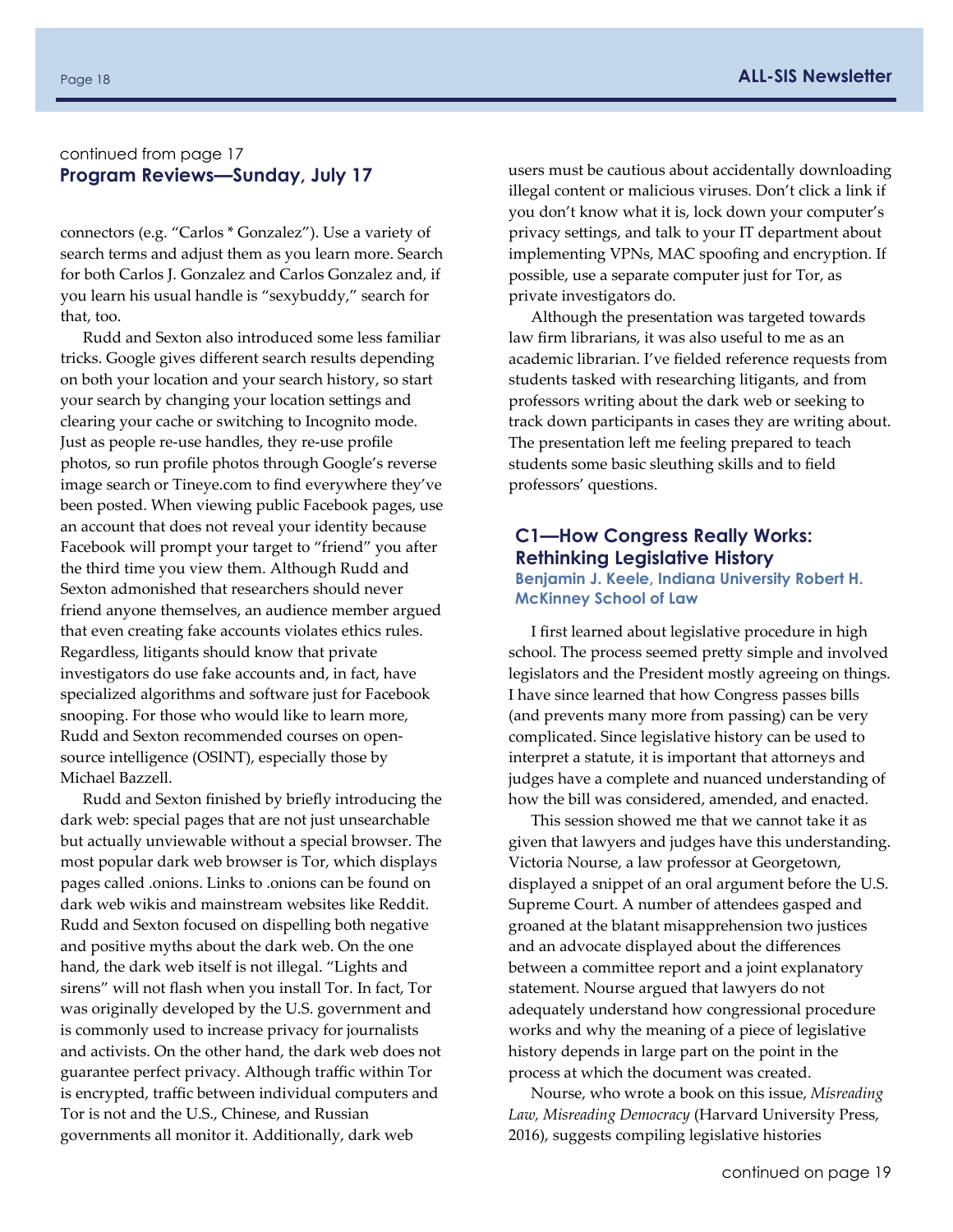#### continued from page 18 **Program Reviews—Monday, July 18**

backwards from enactment. The documents closest to enactment will be most persuasive, and reports and statements that are bipartisan have more weight than those that drew partisan dissent.

This presentation convinced me to change how I teach legislative history. I used to instruct students to locate a public law, identify the bill that was enacted, and then start from the beginning of that bill's journey through Congress. Going forward, I will teach legislative history by working backwards in time, explaining conference reports, then engrossed versions passed by one chamber, then committee consideration, and so on.

John Cannan (Drexel University), author of a legislative history of the Affordable Care Act that was cited in a Supreme Court opinion, listed features he seeks in legislative history databases. He wants a chronological view of a bill's process, the ability to research across multiple Congresses, links to companion and related bills, and annotations. Thus far, he has not found a single database that unites all these features, so he suggests using more than one database for comprehensive histories. He also called for librarians to post online legislative histories they compile for later researchers.

> **Monday, July 18**  (D, E & F Programs)

#### **D1—Deep Dive: Are You Paying Attention? Big Data's Impact on the Legal Industry**

**Caitlin Hunter, Loyola Law School, Los Angeles** 

This deep dive introduced big data: data so voluminous that traditional data analysis can't handle it. Three panelists explained how big data is collected, stored and analyzed and how their companies use big data in law. Moderator Katherine Lowry (Director of

Practice Services, Baker & Hostetler LLP) contributed throughout, describing how her own firm uses big data and helping the audience brainstorm ways to use big data in their organizations.

Robert Kingan (Software Engineer/Lead Data Scientist, Bloomberg Law) started by explaining that over 80% of big data is data collection. The company must first identify a source for the data, which may be internal (e.g. company emails), commercial, from the government, or free online. Lowry recommended *Forbes* magazine's list of free [data](http://www.forbes.com/sites/bernardmarr/2016/02/12/big-data-35-brilliant-and-free-data-sources-for-2016/#6b1814266796) sets. Once a company has obtained data, it must systematically identify and correct any errors and ensure consistency in terms used for courts, judges and other concepts. Lowry observed that data collection is where librarians have the biggest potential role and it was easy to understand why. Identifying relevant sources and developing controlled vocabularies are obvious fits for librarians' skill sets.

Next, Daniel Lewis (CEO, Ravel Law) described how big data is stored. Data can be stored in SQL databases, which organize data in tables, or in NoSQL databases, which organize data in more flexible systems like key‐value pairs. SQL databases return results faster and maintain better consistency but NoSQL databases are easier to scale and change on the fly. Lewis recommended using SQL or NoSQL based on the project's needs, rather than automatically picking NoSQL because it is new. However organized, the data must ultimately be stored on physical servers. In the past, purchasing, maintaining, and securing servers made storing big data prohibitively expensive, but today Amazon Web Services (AWS), Google Cloud Platform and Microsoft Azure offer cheap shared server space. Lewis recommended AWS, and Lowry said her firm used Azure. Lewis and Lowry showed how easy it was to sign up for the services and pointed out that both include data analysis tools.

Irina Matveeva (Head of Machine Learning, NexLP) finished by explaining how big data is analyzed. Big data analysis relies on either supervised machine learning, in which computers learn by studying human‐labeled data, or unsupervised machine learning, in which computers identify clusters of data. Supervised machine learning is more time‐intensive but also more accurate. Computers analyze data using either decision trees or more complex "deep learning" that mimics human neural networks. Echoing Lewis,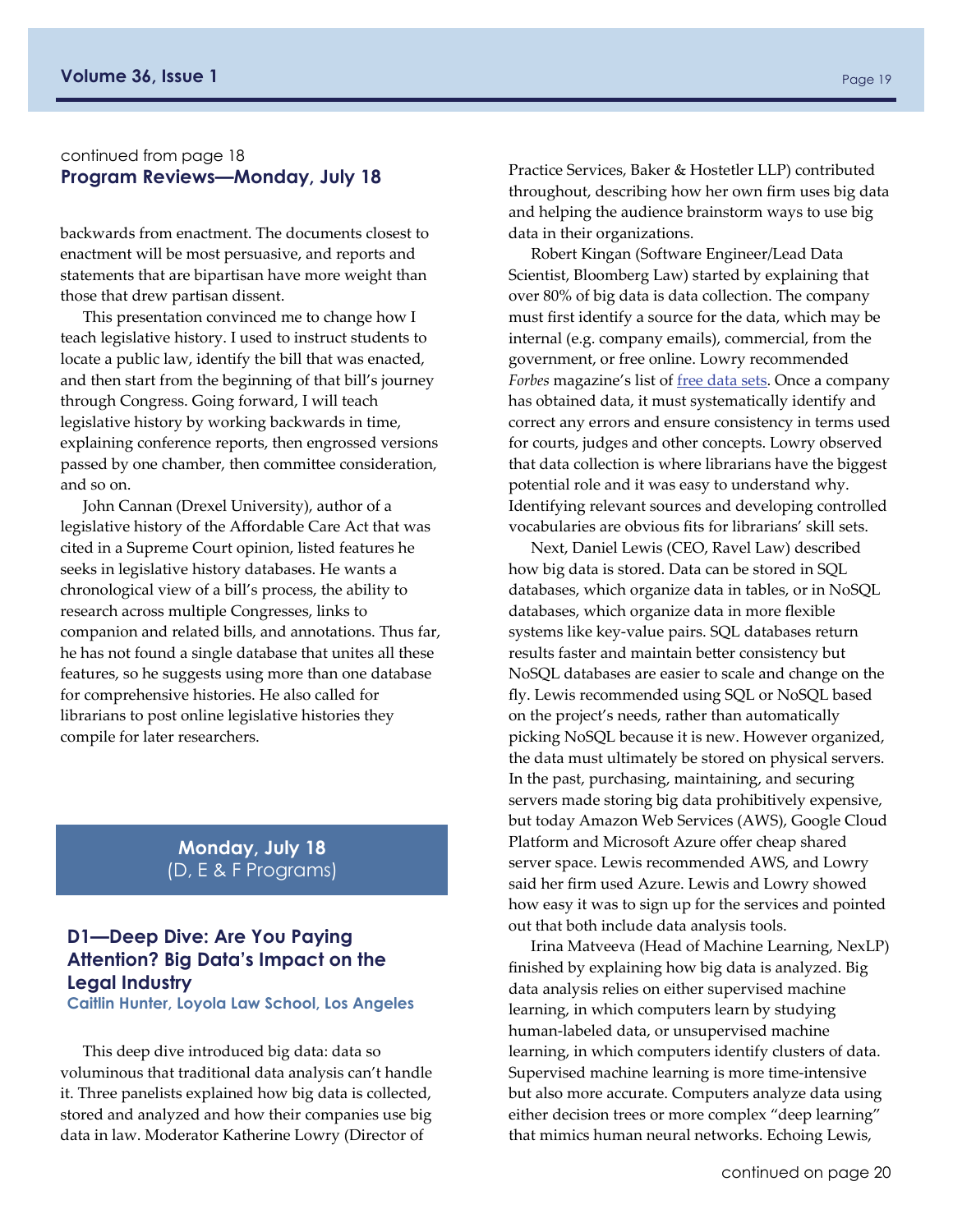#### continued from page 19 **Program Reviews—Monday, July 18**

Matveeva discouraged automatically picking deep learning solely based on novelty and told audience members to use the simplest strategy that works for their project.

Next, the panelists explained how their companies use big data in law. Kingan explained how Bloomberg Law cleaned their docket and case data to ensure consistency in the names of courts, parties, and law firms. This enables Bloomberg to link dockets to cases and provide party and law firm analytics. Lewis described how Ravel uses supervised machine learning to analyze cases, enabling Ravel to provide detailed judge analytics. Matveeva detailed how NexLP uses natural language processing to identify suspicious emails for compliance or discovery. Lowry was asked about her firm's experience with ROSS, which uses machine learning to return the most relevant search results. Lowry said she was initially skeptical of ROSS's Google‐like interface but was won over when a single ROSS search returned an answer that had taken five hours to find on Westlaw and Lexis.

Finally, Lowry helped audience members brainstorm ways to use big data in their own organizations. As an academic librarian, I had expected to learn about the tools students would encounter in practice, but did not expect big data to be something I could use in my own work. I was surprised and impressed by Lowry's suggestions for how librarians might use big data, too. Lowry suggested using big data to identify the applicants who are most likely to succeed in law school, match students with the alumni who might hire them, identify which alumni are most likely to donate, provide tailored current awareness, and match patrons with the right librarian for them.

All of the panelists were intensely enthusiastic and knowledgeable about big data. Although this was a deep dive, the panelists pushed to the very end of their time and repeatedly acknowledged that they were only scratching the surface. For those who would like to learn more, Kingan and Matveeva both recommended Coursera's free online courses, and Lowry recommended MIT's online course, *[Tackling](https://mitprofessionalx.mit.edu/courses/course-v1:MITProfessionalX+6.BDX+T3_2016/about) the [Challenges](https://mitprofessionalx.mit.edu/courses/course-v1:MITProfessionalX+6.BDX+T3_2016/about) of Big Data*, which costs \$545 but in her estimation is worth it.

#### **D3—Search Does Not Equal Research: Implications for Discovery Layer Design I-Wei Wang, UC Berkeley School of Law Library**

This fast‐paced and engaging session covered both some big ideas and some practical details about implementing discovery layer tools in a way that balances the needs and preferences of the full gamut of a law library's patron types.

David L. Armond (Head of Infrastructure and Technology, Brigham Young University) rapidly covered a good deal of philosophical ground, asserting the critical importance of distinguishing search (looking things up) from research (the generation of new knowledge or insights). This distinction—along with the fact that enterprises like Google measure success in terms of popularity and income, and are not accountable to a specific, nonfungible user population—means that it is a mistake for libraries to attempt to imitate such commercial search models to serve research needs.

Shifting quickly to the implementation side, Armond then showed several iterations of BYU's discovery system, emphasizing the value of rapid, iterative design. He also showcased a custom feature of BYU's platform, a context-driven "promoted results" feature—visually analogous to sponsored links included at the head of a search engine result list—that points users to relevant research guides, librarian subject specialists and recommended databases.

Curtis Thacker (Discovery Systems Manager, BYU) deployed a series of entertaining visuals to punctuate his description of the principles applied in designing and implementing BYU's discovery layer. Incorporating a variety of laws of software development, he emphasized the importance of iterative design and showed some of the tools and principles BYU used to keep apace in development.

What could be a primary takeaway from this program is unfortunately missing from AALL2go: during the session, audience members were given a survey (in online or paper format) designed for use as a planning tool. Though real-time responses were used during the session as a "takeoff point for discussion," the main point of the survey was to illustrate the types of considerations—and the resultant difficult choices a library must negotiate in determining whether and how to design a discovery system.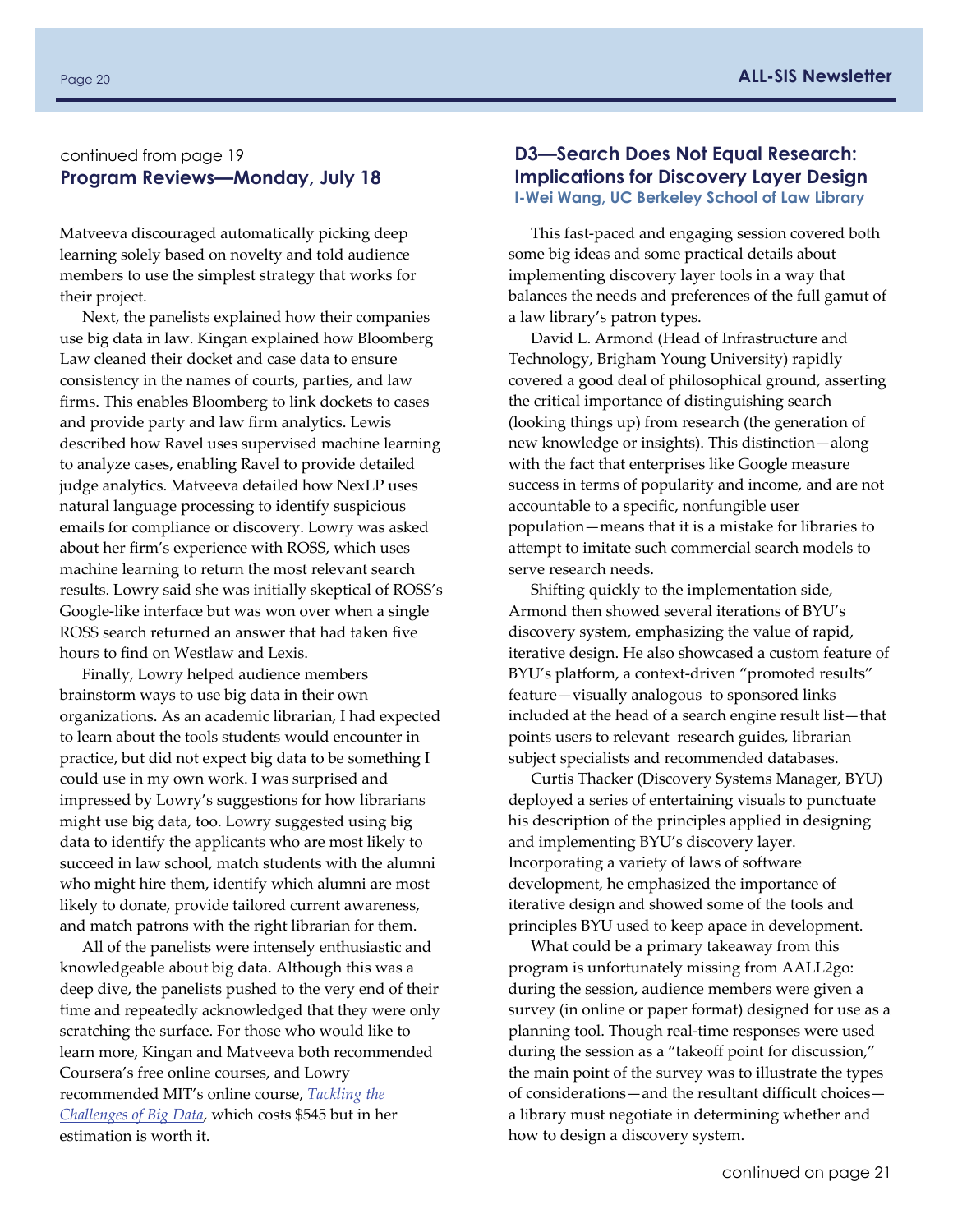#### continued from page 20 **Program Reviews—Monday, July 18**

Is your law library using or considering adding a discovery layer? This engaging and thought‐provoking session is full of intriguing ideas to explore in the context of your own institutions, organizations and patron needs, and is well worth a listen.

#### **D5—Developing a Business/Corporate Legal Research Course without Ever Having Billed an Hour**

**Katie Hanschke, North Carolina Central University School of Law Library** 

"Developing a Business/Corporate Legal Research Course without Ever Having Billed an Hour" is worth viewing for anyone who is considering providing one of these courses, or who assists students or faculty whose focus is on corporate transactional law. All three of the panelists have experience with transactional work. Both Melissa J. Bernstein and Joe Noel practiced corporate transactional law before becoming law librarians, and Vanessa Nelson Meihaus is the head librarian at Skadden, Arps, Slate, Meagher & Flom LLP, which provides legal services to corporate, industrial and financial entities.

The accompanying handout and slide deck offer extensive lists of resources that any transactional attorney might find useful. The handout is particularly valuable because it organizes the resources in a thoughtful way and explains each resource's importance to a corporate transactional attorney. The handout covers background research, company research, business organizations, creating business entities, securities regulation, SEC filings and current awareness resources. It also includes a sample syllabus, which would be useful when organizing and planning the course.

While the handout and slide deck are worth reviewing, listening to the panel members' perspectives is an important piece of learning how to implement and construct this type of course. Since the panelists all have extensive backgrounds in corporate transactional law, they are able to speak intelligently about the resources that are imperative for anyone practicing in

the field. Bernstein, Noel and Meihaus do a great job of breaking concepts down for those of us who have never practiced corporate transactional law. It is important to listen to the presentation in order to get the entire picture of their shared experiences.

Another great point emphasized by the panelists is that corporate transactional law extends beyond understanding just the legal resources. The panelists have included several non-legal resources in the handout because they have found many new associates lack business literacy skills. The panelists also emphasized the importance of branching out beyond the law school. A corporate transactional research course may require utilizing outside resources, so if your institution has a business school whose offerings are available to law school users, it is worth listening to the presentation. Overall, even if you do not plan on offering such a course, if you have faculty or students with a focus on corporate transactional law, it is worth at least reviewing the resources in the handout and slide deck to further enhance your own knowledge in order to assist them better.

## **E5—How to Create a Positive Culture in Your Law Library (Whether or Not You're a Manager)**

#### **Nina Scholtz, Cornell University Law Library**

This standing‐room‐only program, coordinated by Trezlen Drake (Northwestern University Pritzker Legal Research Center), focused on four aspects of positive culture: (1) why we need it, (2) understanding the existing culture in an organization, (3) how to recognize a healthy culture, and (4) how to create it.

In her overview of the four aspects, Maureen Sullivan (Maureen Sullivan Associates) focused on the big picture, starting with the concept that a positive organizational culture is the foundation of successful work and critical to implementation of strategy. Indeed, in her view, "Culture trumps strategy every time"—the best strategy in the world will founder if the culture is toxic. While anyone who has worked in a toxic environment knows the burdens it can impose on productivity, Sullivan's justification for focusing on organizational culture should be useful to those fortunate enough never to have had the experience.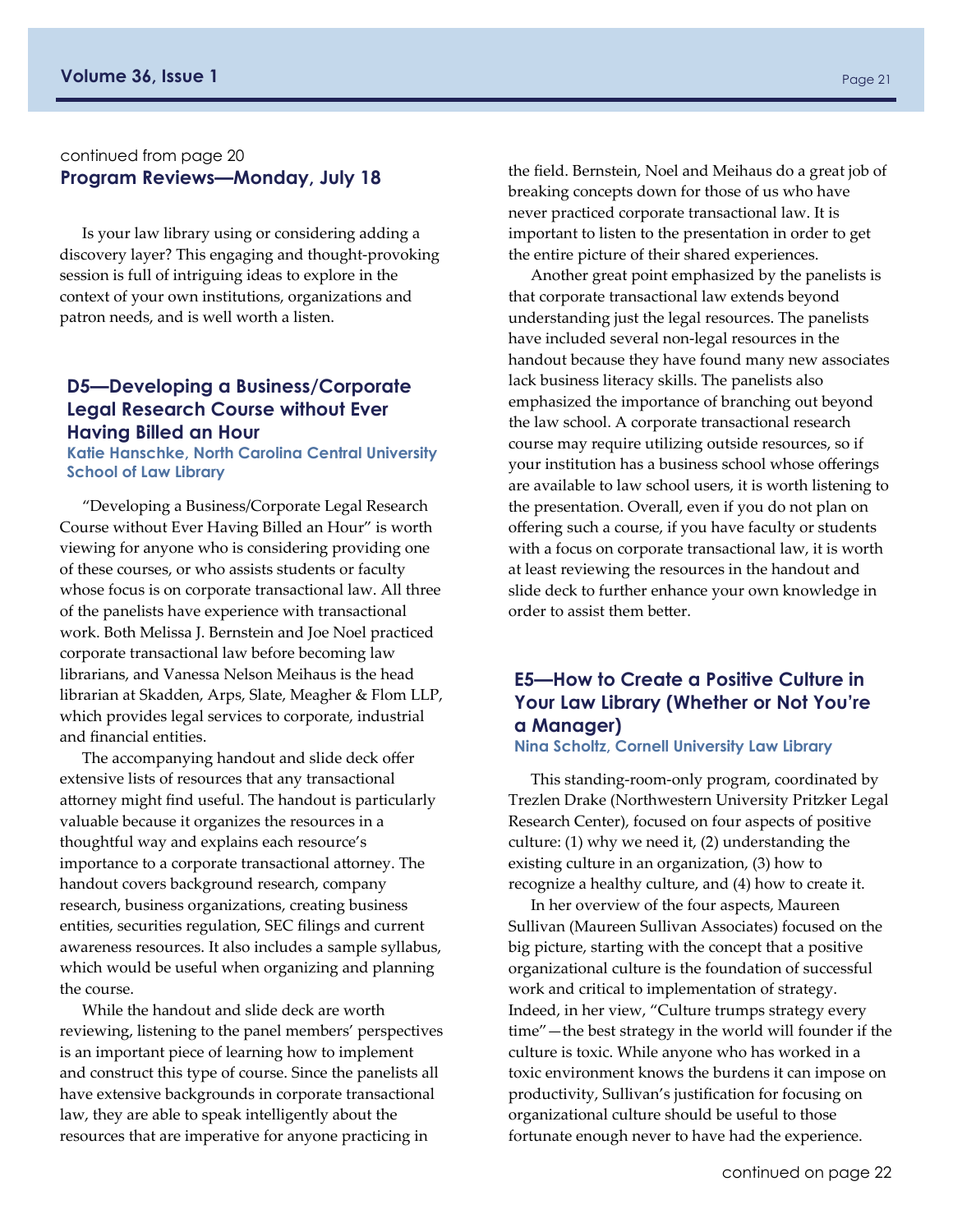#### continued from page 21 **Program Reviews—Monday, July 18**

A highlight of Sullivan's talk was her observation that visible artifacts in the workplace are manifestations of its culture. Her example was a perfect illustration: When visiting a large library organization, she observed that different cubicles had different heights; the organization explained that workers lower in the hierarchy had lower walls.

Although organizational culture frequently goes unmentioned, Sullivan's recommendations for creating a positive culture utilize familiar vision and goal strategies, including identifying what's working, discussing with the entire team what needs to be changed and what the team's vision of the new culture will be, identifying specific shifts in behavior, and developing formal and informal interventions (e.g., creating a task force) to implement the changes. This process requires actual communication about what kind of culture exists in the workplace. Organizations that are missing some of the identified characteristics of a healthy culture, such as open communication, inclusive and leveraged diversity, and a culture of courageous conversations, will face a steep learning curve.

Jocelyn Kennedy (Harvard Law School Library) and Gretchen Van Dam (U.S. Court of Appeals for the Seventh Circuit) addressed their personal experiences in creating positive culture in organizations they managed. For Kennedy, a focus on observing the visible rather than on imagining the invisible, and framing her communications accordingly, was successful. Not only did she give herself a language for communication, but also she set an example that transferred to organizational members. Van Dam emphasized providing a culture congenial to diverse personality types. For example, providing ideas in advance of meetings for private review and thinking, and offering a private shared space in open workplaces, are ways to make the culture more positive for introverts and those who need quiet space to think about ideas and to recharge.

Questions at the end of the session elicited sobering information about a realistic timetable for culture change. Changing an organization's culture takes two years *plus* one year per hierarchical level in the

organization; thus in a workplace with three hierarchical levels, a manager can expect to effect culture change in five years.

The program covered a lot of ground, and as a result it offered more inspiration than concrete how‐to. While the speakers' experiences made this inspiration valuable in itself, disappointingly the change they discussed was almost entirely manager‐driven change. Despite the title of the program, many non‐managers probably left with the impression that their ability to effect culture change would be quite limited. This limitation was perhaps made most clear when a member of the audience asked how to change culture when the larger organization (law firm or law school, for example) was culturally challenged. The response was discouraging: while changes you effect in the part of the organization you manage may seep out, you have to recognize your sphere of influence.

#### **F1—Attorney Research Skills: Continuing the Conversation Between Law Firm and Academic Law Librarians**

**Stewart Caton, University of North Texas Dallas College of Law** 

I know little to nothing about occupancy limits in Chicago's building ordinances, but I suspect this session may have caused some sort of violation. It was standing room only! This program continued a conversation that began at a program at AALL 2015. The session was led by the same presenters from the previous year: Susan Nevelow Mart (University of Colorado, Boulder Law School), Laurel Evans (Lane Powell PC), Shawn G. Nevers (Brigham Young University), and Kathy Skinner (Morrison & Foerster LLP). It was coordinated by Katrina M. Miller (Florida State University). The panelists began with a recap of last year's session: in sum, it was a reality check.

Participants were greeted by folks handing out colored slips of paper depending on their type of law library. I took my green slip (academic setting) and sat down at a table—punctuality paid off. Participants were instructed to sit with librarians from various types of libraries—particularly, to have at least one firm librarian at each table. Our table slowly filled with greens, and I began to panic. Fortunately, we were rescued when a yellow slip from a law firm library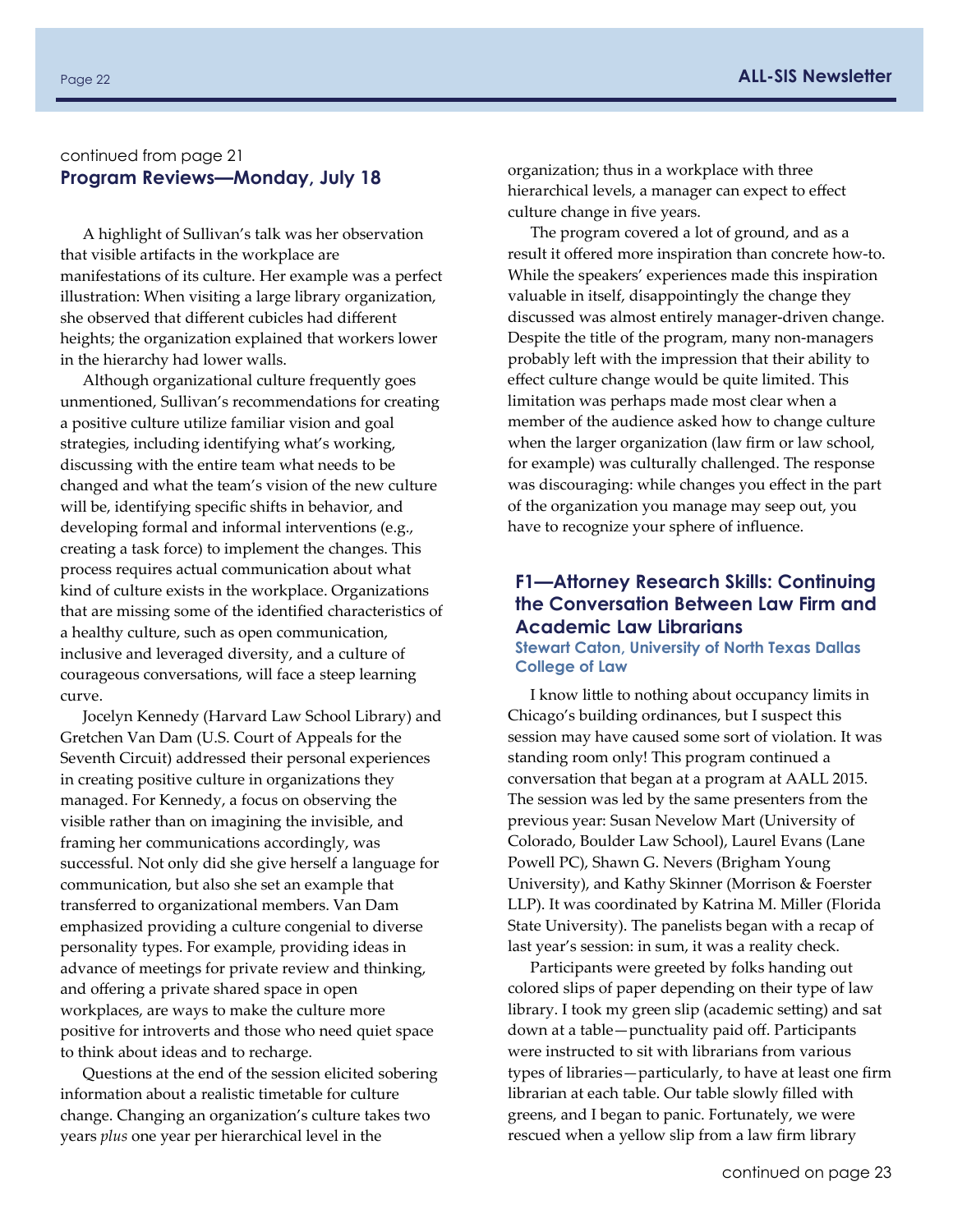#### continued from page 22 **Program Reviews—Monday, July 18**

joined us; I gave up my chair and passed it off as chivalry.

After the introduction and recap, the process began. First, Mr. Nevers provided an overview of ABA Standards 302 (Learning Outcomes) and 303 (Curriculum) and how the Standards impact legal research instruction. We then had time to discuss as a group the application of these Standards. We brainstormed about how law librarians in different settings can better collaborate. Also, academic librarians discussed the limitations that plague legal research instruction and firm and government librarians chimed in with the weaknesses they see in new associates. Session handouts included talking points that facilitated group discussion and ensured a well‐organized program.

One of the highlights of this session was the live stream of tweets that allowed those in attendance to share their thoughts with the group. You can see the tweets at #AttyResearch. Ms. Evans pointed out some noteworthy tweets from this first breakout: "New associates come to us broken." and "Search does not = research." Our table came up with several ideas and observations. For example, we agreed that it would be beneficial to bring firm librarians to the classroom in order to convince students of the importance of legal research. Further, we noted the wide range of legal research instruction offered between schools, and our firm librarian observed that summer associates from certain schools are frequently better at researching than those from others, but she did not point any fingers.

In the second breakout session we focused on student worries. Questions were solicited from law students about their concerns and provided to us on the handout. For example, "How should incoming associates balance the seemingly contradictory goals of thorough legal research and tight deadlines? Realistically, are associates forced to cut corners due to deadline pressures?" A couple of gems from the Twitterverse:

- Most research is being written off as overhead, not charged to clients. So worry less.
- Practice ready is a myth. It's about always learning, that's why they call it "practice."

This was a great program to attend. I enjoyed comparing the differences between the types of librarians based on their setting. There is much benefit in connecting with other types of law librarians in order to understand their struggles and better know our areas for improvement. I hope the conversation continues next year. In the meantime, there is a community to join to keep the discussion alive, at htt[p://tinyurl.com/ContinueConvo](http://tinyurl.com/ContinueConvo), and the recording is available at htt[p://www.aallnet.org/mm/Education/](http://www.aallnet.org/mm/Education/aall2go/amrecordings/aall2016/aall16f1.html) [aall2go/amrecordings/aall2016/aall16f1.html.](http://www.aallnet.org/mm/Education/aall2go/amrecordings/aall2016/aall16f1.html)

> **Tuesday, July 19**  (G, H & I Programs)

#### **G6—How Are We Doing?: Using Outcomes Assessment to Improve Legal Research Instruction**

**Sabrina A. Davis, Chickasaw Nation Law Library, Oklahoma City University School of Law** 

The American Bar Association (ABA) Standard 315 states: "The dean and the faculty of a law school shall conduct ongoing evaluation of the law school's program of legal education, learning outcomes, and assessment methods; and shall use the results of this evaluation to determine the degree of student attainment of competency in the learning outcomes and to make appropriate changes to improve the curriculum." At the University of Florida (UF), the librarians set explicit course goals for the first‐year legal research course and assess the course regularly to ensure they are meeting these goals.

The stated goals of the course are: (1) it should complement legal writing and appellate advocacy courses; (2) it should prepare students for summer employment after their first year of law school; and (3) it should "establish a foundation for legal research skills [students] need in practice." Further, the UF librarians ask three questions when assessing the first‐ year legal research course: (1) are they teaching the right things?; (2) are students learning and retaining the information they need?; and (3) can students apply that knowledge?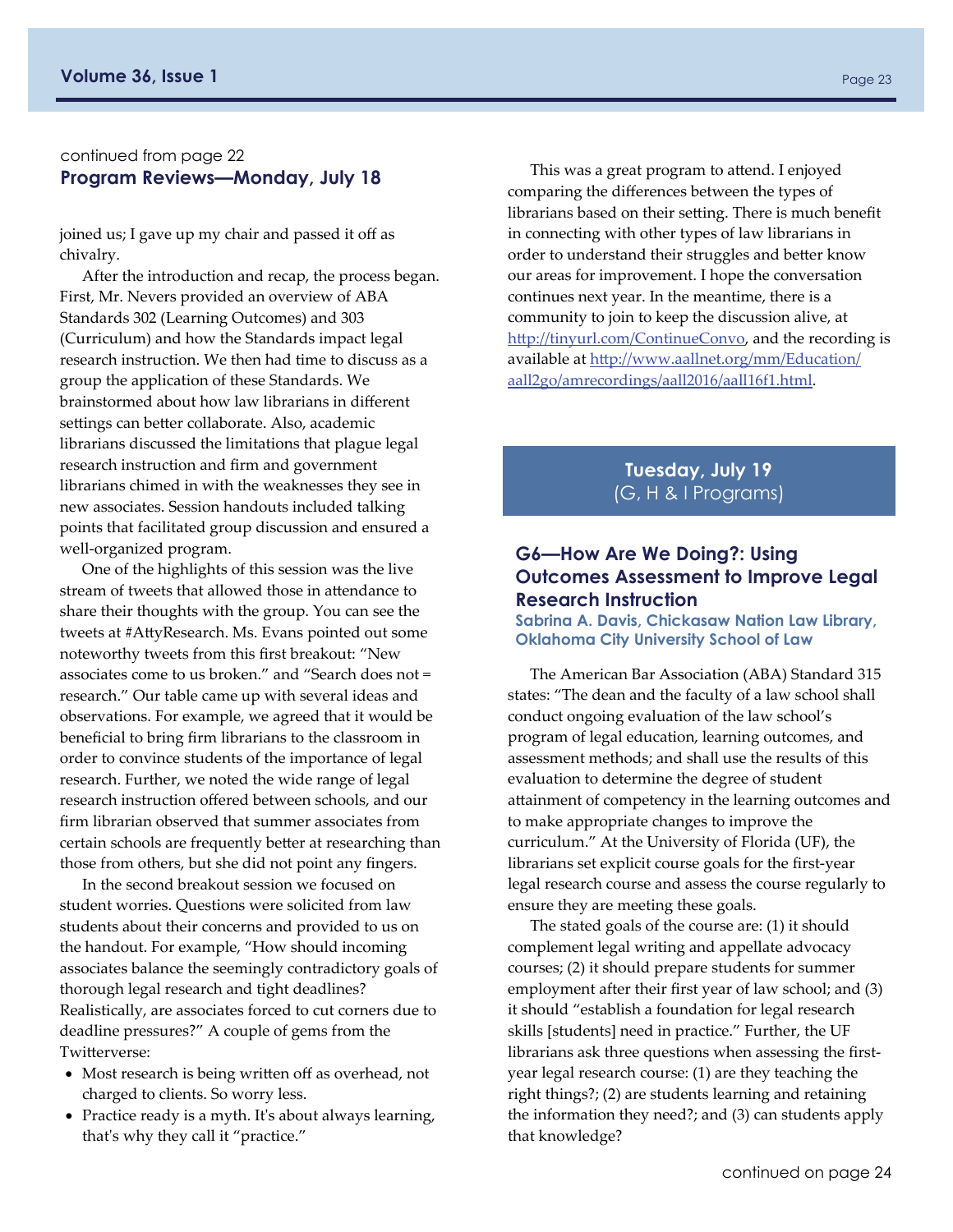#### Page 24 **ALL-SIS Newsletter**

#### continued from page 23 **Program Reviews—Tuesday, July 19**

In order to answer these questions, they turned to the book Best Practices for Legal Education by Roy T. Stuckey for guidance on assessing institutional effectiveness. Six suggestions from the book the UF librarians focus on are: (1) assess regularly; (2) use multiple methods; (3) actually use the data; (4) assess the assessment; (5) go outside the academy; and (6) show how the data are used. Putting these recommendations into practice, the UF librarians identified different groups of people who could assist with assessment and the ways they could help. For example, the librarians engage in regular collaboration with the legal writing faculty and also conduct a survey of returning second‐year students who had legal summer employment. One question on the survey asks, "Is there a skill that was covered in your legal research class that you think could have been covered more extensively?" Due to the overwhelming number of responses indicating the students struggled with terms and connectors searching, the UF librarians created a new core competency for their first‐year course: "Demonstrate knowledge of legal information finding tools and methods (e.g., terms and connectors searching, natural language searching, indexes, annotations, and legal classification systems such as headnotes), and the ability to identify their strengths and weaknesses."

Going forward, the UF librarians hope to increase their survey response rate by collaborating with career services on a joint survey that students would be required to complete before they could register for Spring classes. In addition, they would like to add two more surveys, one for recent graduates after a year or more in practice and one for their employers.

The session concluded with a 30‐minute small‐ group discussion on four questions that would be beneficial for all teaching librarians to explore: (1) how can we gather feedback about the effectiveness of our instruction?; (2) what tools can we use to gather this feedback?; (3) who can give us the feedback?; and (4) who do we need to partner with in the law school or university to gather this feedback?

Overall, this was a very timely and informative program.

#### **G9—Roman Law, Roman Order, and Restatements**

#### **Nina Scholtz, Cornell University Law Library**

Coordinated by Marylin Raisch (Georgetown Law Center), this program introduced digitization of legal manuscripts and other special collections, in the context of the digitization of a massive manuscript translation of one of the major sources of Roman law. The first half of the program covered the history of Justice Fred H. Blume's annotated translation of Justinian's Code, a compilation of Roman law created during the reign of Justinian, ruler of the Roman Empire from 527 to 565. The second half of the program looked at digitization of special collections.

The first speaker, Timothy G. Kearley (University of Wyoming College of Law), transcribed and edited the massive manuscript (over 4500 pages), including Justice Blume's notes on the manuscript, and the transcription was made available on the website of the University of Wyoming College of Law's George William Hopper Law Library. Subsequently, the manuscript was beautifully digitized and is now available on the University of Wyoming Libraries Digital Repository. The manuscript is "the only known English translation of Justinian's Code made from the standard Latin edition." JUSTINIAN CODE, ANNOTATED, htt[p://hdl.handle.net/10176/wyu:12399](http://hdl.handle.net/10176/wyu:12399).

Kearley spoke on the fascinating history of the manuscript. Justice Fred H. Blume served on the Wyoming Supreme Court from 1921 to 1963. Having immigrated to the United States from Germany as a child, he graduated from the State University of Iowa and practiced law first in Iowa and then in Sheridan, Wyoming. After serving terms in the Wyoming House and Senate, he left politics and devoted his time outside of practicing law to the study of ancient and medieval history. References in works on Roman history to Justinian's code piqued his interest to the point that in around 1920 he began to prepare his own translation from the standard edition. While the first draft of the translation was finished in around 1923‐1924, Blume continued to work on it intermittently until the late 1950s. The massive size of the manuscript most likely accounts for its not being published until Kearley took on the project in the early 2000s. For more information about Blume's Annotated Justinian Code, including a slightly revised version of Kearley's *Law Library Journal*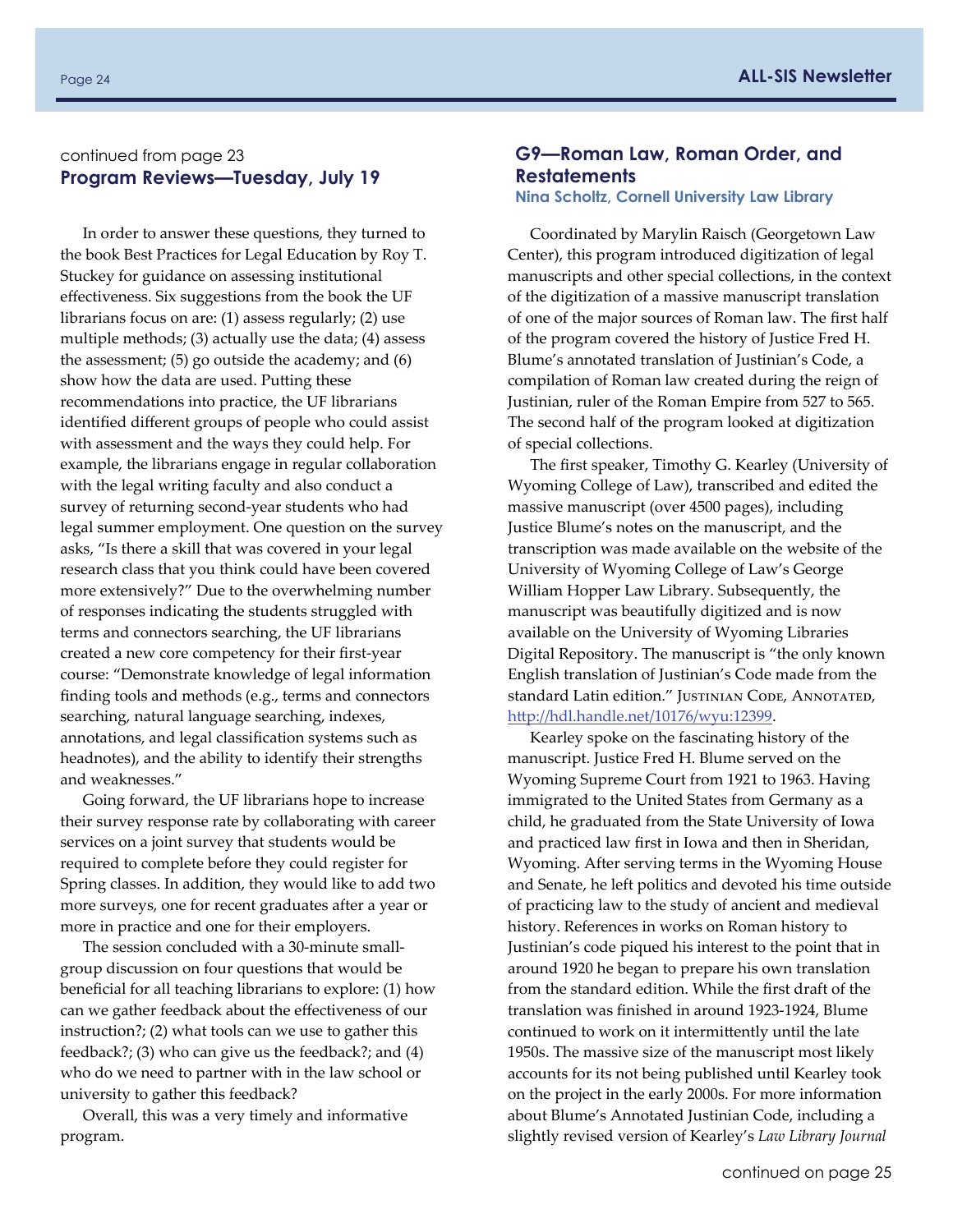#### continued from page 24 **Program Reviews—Tuesday, July 19**

article on the project, see ANNOTATED JUSTINIAN CODE, htt[p://www.uwyo.edu/lawlib/blume](http://www.uwyo.edu/lawlib/blume-justinian/)‐justinian/.

The second part of the presentation featured Angela T. Spinazzè (ATSPIN Consulting), a digitization expert who co-developed the architecture for, and led the implementation of, The Art Institute of Chicago's first database of collections information. In her talk, she discussed successful tactics used in a similar project for the [University](https://oi.uchicago.edu/collections) of Chicago's Oriental Institute and in a project for the University of Oxford School of Archaeology, the **Historic [Environment](http://www.arch.ox.ac.uk/HEIR.html) Image** [Resource](http://www.arch.ox.ac.uk/HEIR.html).

Spinazzè explained that the key in any digitization project is to explore the who, the what, and the how driving the project. Important questions to ask include:

- Who is the audience? What do they need or want to know? Why do they want to know about the collection?
- What is the purpose of the project? What will be the consequences of *not* digitizing the collection?
- How will the materials be presented? How will that presentation advance the purpose of digitizing the materials?

Anyone interested in digitization of special collections should look at the materials made available by the Hopper Law Library, as well as Spinazzè's other projects at mentioned above. Those interested in legal history will enjoy reading the materials on the Hopper Law Library's website detailing the *Justinian Code, Annotated*.

## **H5—Innovations in Teaching with Technology**

## **Eliza Fink, University of Tennessee, Knoxville**

In their session, "Innovations in Teaching with Technology," presenters Debbie Ginsberg (IIT Chicago‐ Kent) and Alex Berrio Matamoros (CUNY School of Law) focused on three topics: major trends in educational technology, criteria for evaluating said technology and resources for staying current and knowledgeable.

First, using the Educause *Horizon Report* for inspiration, Ginsberg and Berrio Matamoros identified major trends in educational technology they believe will be relevant to legal education at varying points in the future. In this report, developments in technology are broken down into three potential implementation periods, the near-term period (1 year or less), the midterm (2‐3 years) and the far‐term (4‐5 years).

Of particular importance to legal educators, the near term will likely include the continued rise of learning analytics and adaptive learning, which Ginsberg and Berrio Matamoros suggest will lead to a growing focus on measured learning (which we all know is likely thanks to the adoption of the revised ABA Standard 314). In the next year, educators will continue to use learning analytics to leverage educational data into more effective teaching by personalizing the learning process for every student, addressing their individual strengths and weaknesses. Adaptive learning technologies will also play a part by continuously capturing student data (including formative assessment) in order to adapt the sequencing and pace of the presentation of information to students.

The next year will also see the continued evolution of Bring Your Own Device programs or "BYOD." It may seem odd to see BYOD plans as something that will be implemented in the next year or less as they have, in some form, been around for several years. In fact, a 2015 survey found that 100% of incoming law students at the University of Victoria (in British Columbia, Canada) had smartphones. However, a concurrent survey performed by Educause found that only 6% of universities offer e‐learning in mobile friendly formats. As more law schools begin to implement distance learning, the jarring juxtaposition between those two figures will almost certainly have to change.

In the distant (but not too distant) future, legal educators will also face the implementation of augmented and virtual reality, makerspaces, affective computing and robotics. Inspired by the mention of these possibilities, I walked away from this session dreaming of reclaiming some of our library real estate for a makerspace where students can use a HoloLens to recreate crime scenes and then use affective technology to track a potential jury's physiological response to their closing statements. At least I have 5 years to accomplish this dream before I feel like I'm falling behind.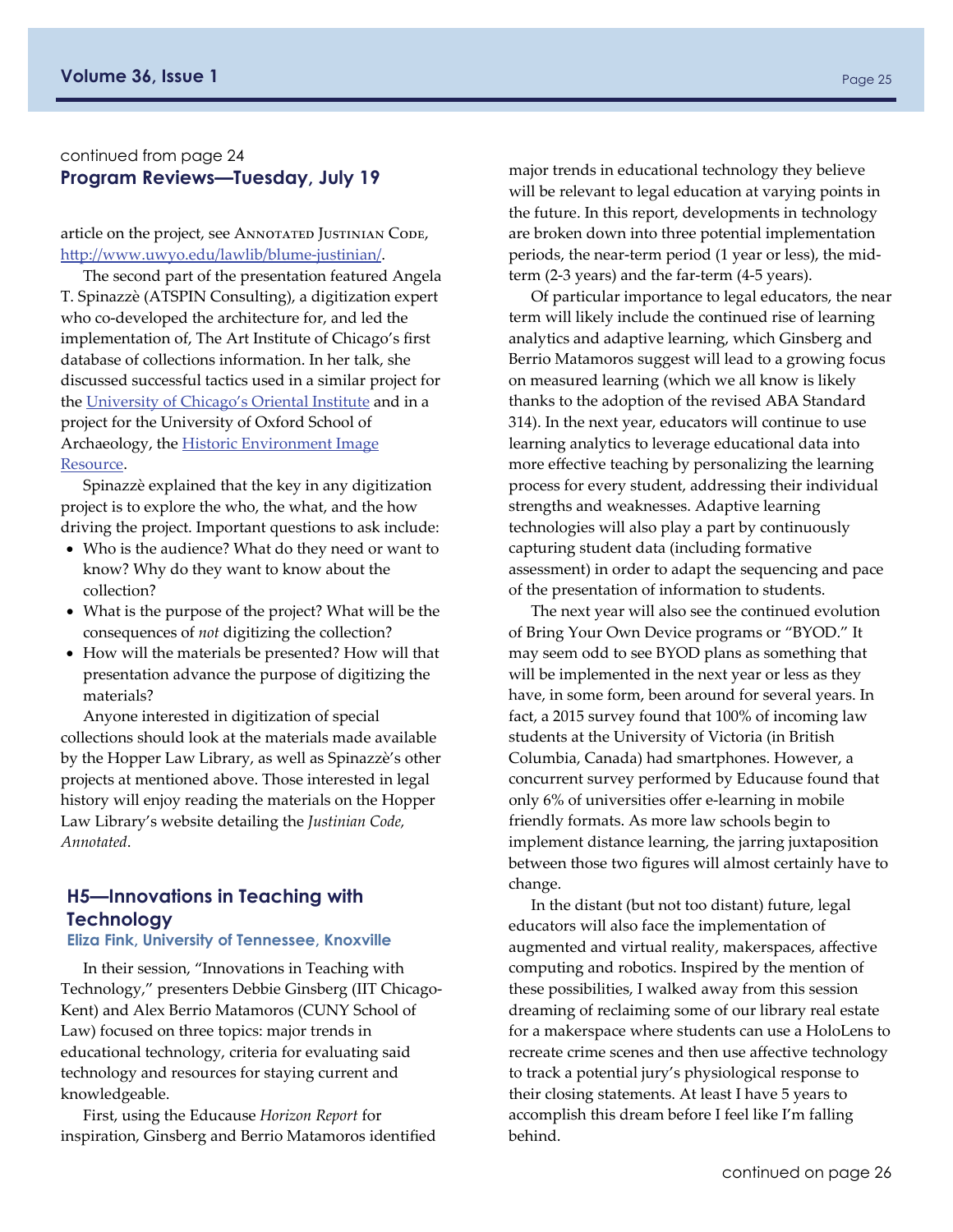#### continued from page 25 **Program Reviews—Tuesday, July 19**

In order to help participants assess and propose such innovative technology-based ideas, Ginsberg and Berrio Matamoros' discussed the Standardized Technology Evaluation Process (or STEP), a four‐phase plan for evaluating the usefulness of technologies in your institution:

Phase 1: Scoping and Testing Strategy

Phase 2: Test Preparation

Phase 3: Testing, Results and the Final Report

Phase 4: Integration and Deployment

Using a standardized process for evaluating educational technology can be beneficial at all steps of the implementation process, allowing innovators to improve efficiency in testing, to defend and repeat their results and to communicate more effectively with evaluation teams.

In terms of staying up‐to‐date on educational technology trends, Ginsberg listed several resources for help, including the **PinHawk Law [Technology](http://www.pinhawk.com/latest.php?nl=18) Daily** [Digest](http://www.pinhawk.com/latest.php?nl=18), the [International](http://www.iltanet.org/home?ssopc=1) Legal Technology Association group, [Legaltech](http://www.legaltechnews.com/?slreturn=20160723095522) News site and the ABA Tech [Show](http://www.techshow.com/) and Sedona [Working](https://thesedonaconference.org/join) Group Conferences. Ginsberg also reminded attendees that the Educause *Horizon Report* generally comes out in February, so be on the lookout for that. More resources from the session and examples of the types of technology discussed herein can be found [here](http://hq.aallnet.org/programmaterials/download.asp?nm=EDU-H5-35136-B%2Epdf).

#### **I2—Innovation Lab: Relevant Scholarship: A Conversation with Judge Richard Posner**

**Benjamin J. Keele, Indiana University Robert H. McKinney School of Law** 

This session was an entertaining summary of Posner's critiques of the judiciary and legal education. The session is worth listening to on AALLnet, but I will mention a few of the topics that struck me as most

interesting. Posner said that judges are generally poor managers of their staffs. As an example, he noted many judges require their staffs to address them by their formal title, rather than by first name, which is said to be generally bad for employee relationships and morale. I tend to think of judges as working in solitude, but really they are the chief executive of a small (or, for the jurist that rotates into the chief judge position, large) organization. Perhaps the judiciary should invest more in training judges to be effective leaders and administrators.

Posner discussed his experiences sitting by designation as a trial judge and the insights it had given him as an appellate judge. He noted that most pattern jury instructions are laden with legal jargon and thus jurors do not understand them well, so he writes his own instructions. He also said that if jurors conduct their own research outside of the courtroom, it means they think the judge and lawyers are not giving them the information they need to reach a responsible decision.

On legal education, Posner expressed concern that too many law professors are academics from other disciplines. He would prefer that law schools hire practicing attorneys instead of scholars with doctorates in other fields. This seems to align Posner with those who argue that law schools should focus more on professional training instead of legal scholarship, but I do not recall him arguing that law schools should produce "practice‐ready" graduates.

Posner is witty and does not hesitate to state his opinions bluntly. The most surprising thing I heard was his labelling some language from one of Chief Justice Roberts's opinions as one of the stupidest things he had ever read. However, I imagine everything Posner said in this session has already been said elsewhere in another a public forum, such as his books, articles, blog posts, or opinions.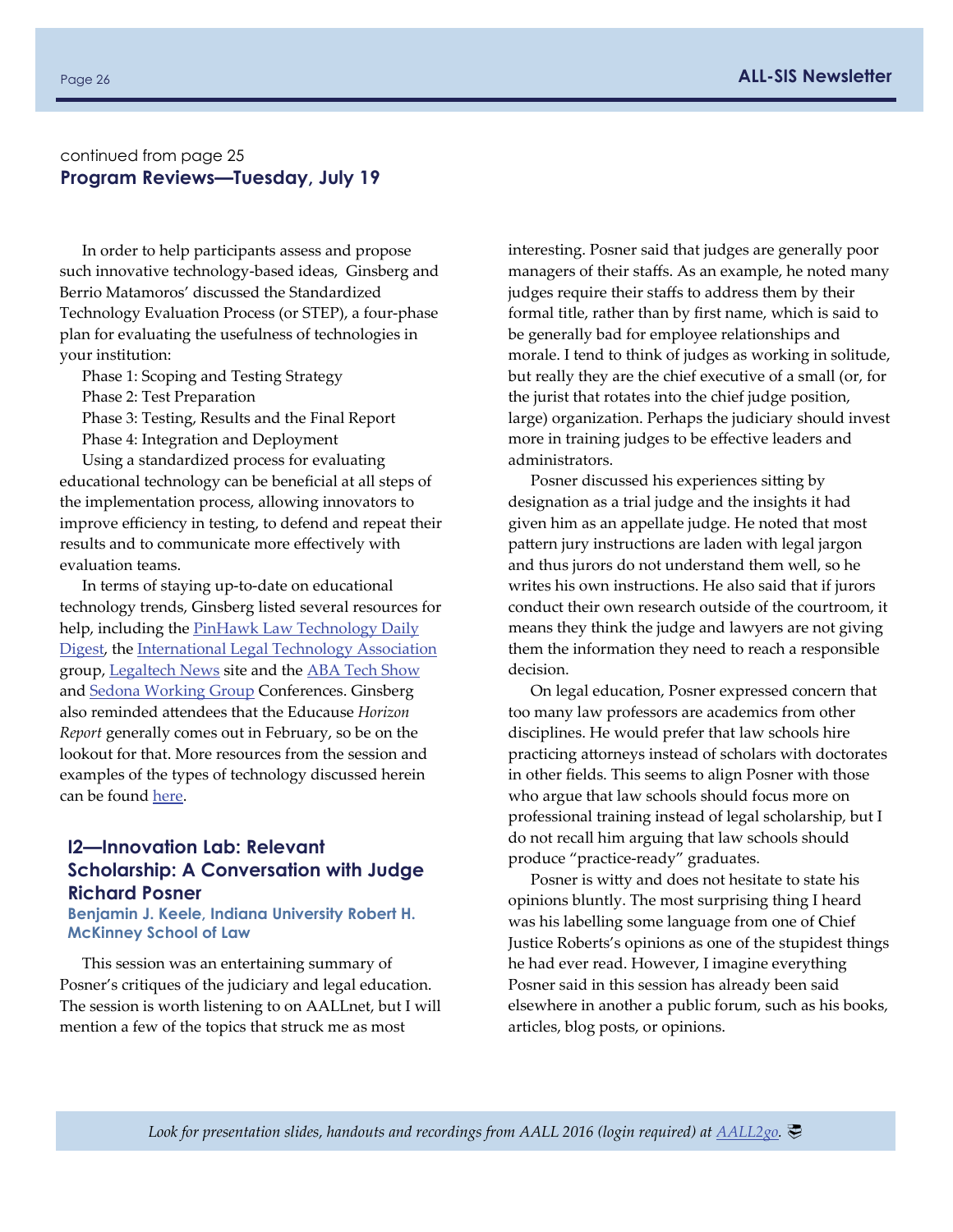## **The Law Repositories Caucus Unveils Its Repositories Directory**

**from the ALL-SIS Law Repositories Caucus** 

<span id="page-26-0"></span>n its first year, the Law [Repositories](https://docs.google.com/document/d/17TYzSttbmsI-37nJ-TIfIUb1C7tJHMmKQXwvdq2g-Ck/edit) Caucus has created a Law School Repositories Directory, which is now available on the Caucus [website](http://community.aallnet.org/lawrepositories/home) under the "Resources" tab. The Caucus' Project Committee welcomes community input, whether suggestions or edits, via the Google form linked directly from the Directory. While committee members dedicated much time and effort to create a comprehensive Directory, some law school repositories were not discovered. If your repository is not listed or if the information requires updating, please fill out the Google form so the directory can be even more complete. Also, while you are on the Caucus website, please consider becoming a member (or even joining a committee).  $\overline{\mathcal{P}}$ 



ere are AALL's Continuing Professional Education Picks of the Month since the last issue of the *Newsletter*. Find all these and more free continuing professional education programs and webinars for AALL members on <u>AALL2</u> all these and more free continuing professional education programs and webinars for AALL members on [AALL2go](http://www.aallnet.org/mm/Education/aall2go) (login required).

#### **June**

#### Taming the Chaos: [Productivity](http://community.aallnet.org/communities/community-home/librarydocuments/viewdocument?DocumentKey=554350e9-360d-46ed-9827-41c0266f574e) and Time [Management](http://community.aallnet.org/communities/community-home/librarydocuments/viewdocument?DocumentKey=554350e9-360d-46ed-9827-41c0266f574e) for Law Librarians

Do you ever feel like there arenʹt enough hours in the day? Wondering where all of your time goes? This program provides information about various methods to sort through competing demands on your time. The presenters—Ashley Ahlbrand and Michelle Trumbo from Indiana University Maurer School of Law, Mariah Ford from the University of Pennsylvania Law School, and Cheryl Niemeier from Bose McKinney & Evans LLP—will provide an overview of the strategies to optimize time and productivity, emphasizing that librarians should find the methods that work best for them. The session wraps up with a discussion of technology tools that can help with time management.

#### **July**

#### Making the Case for Your Career: [Creating](http://community.aallnet.org/communities/community-home/librarydocuments/viewdocument?DocumentKey=a0490a53-5188-4511-9c53-a8134d14adda) Killer Cover Letters, [Resumes,](http://community.aallnet.org/communities/community-home/librarydocuments/viewdocument?DocumentKey=a0490a53-5188-4511-9c53-a8134d14adda) and LinkedIn Profiles

This program from the 2015 AALL Annual Meeting & Conference teaches you how to prepare a resume and cover letter to help advance your career. The presenters Carla Wale, reference librarian at Georgetown Law Library; Alena Wolotira, reference

librarian at the University of Washington; Jyssica Scott, business development director at Information Governance; and Chris Jones, executive director at Information Governance‐‐share their expert knowledge of the hiring process and recruitment, guiding job seekers through the nuts and bolts of how to present yourself on paper as well as how to promote yourself online by using LinkedIn. The panelists also provide tips and techniques to help law librarians connect their skills and talents with the needs of employers. This practical advice and insight will be useful to any law librarian looking to stand out to future employers.

#### **August**

#### Cultural [Intelligence](http://community.aallnet.org/communities/community-home/librarydocuments/viewdocument?DocumentKey=cd673776-edf1-440a-92df-a64565c6eb2c) Makes a Difference: Are you Culturally [Competent?](http://community.aallnet.org/communities/community-home/librarydocuments/viewdocument?DocumentKey=cd673776-edf1-440a-92df-a64565c6eb2c)

Diversity is important to organizations of all kinds but not all promote cultural competency as a core value. In this 2015 AALL Annual Meeting Program, Michele A. Lucero Villagran explains cultural intelligence and discusses challenges and opportunities that may be encountered within law libraries. She presents on four key factors in developing cultural intelligence: drive, knowledge, strategy, and action.